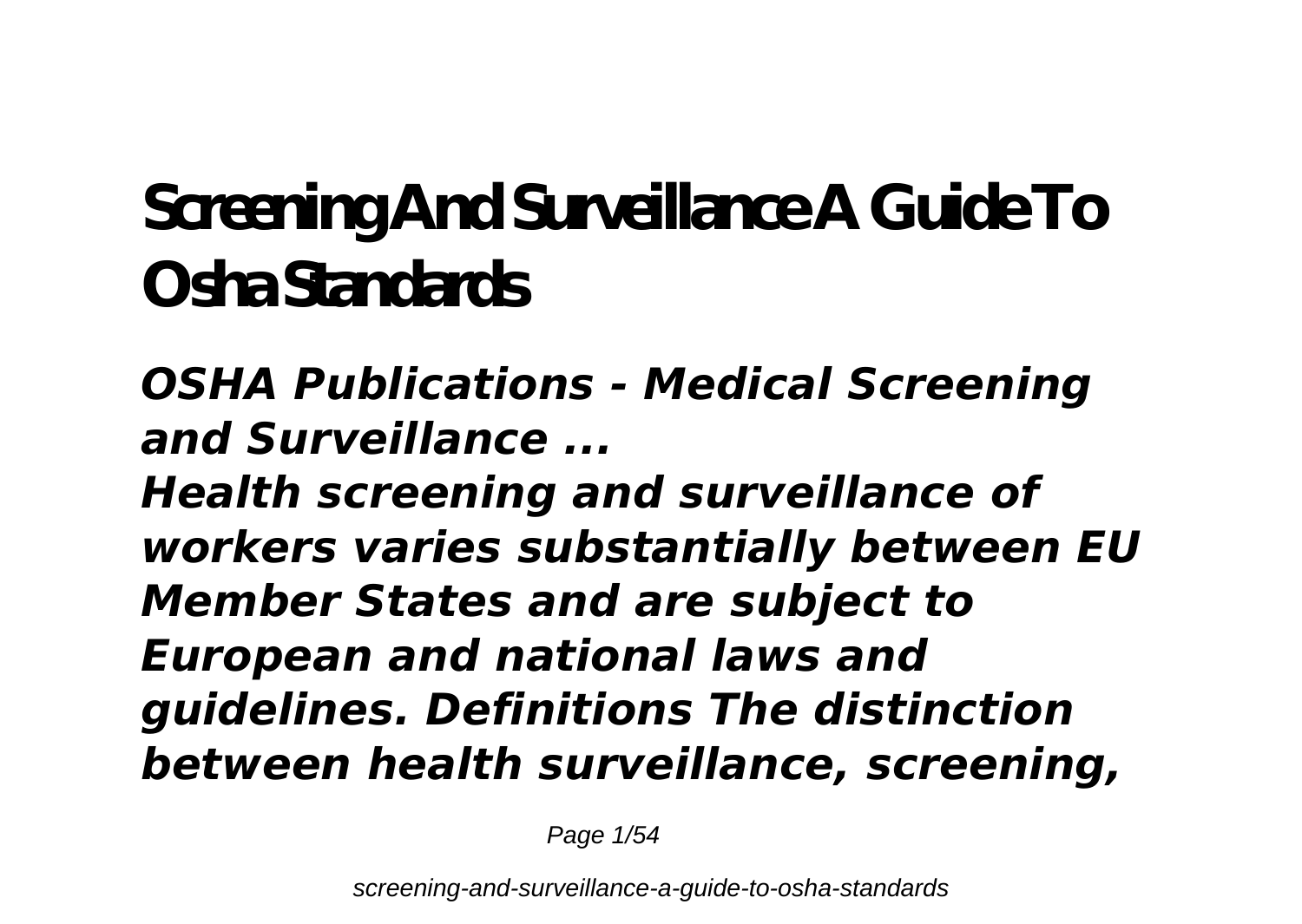*case finding, survey and testing is fundamental in order to fully understand and appreciate the inter-relationship between these concepts and practices. screening and surveillance for workers who are potentially exposed to diisocyanates is a good occupational health practice. A diisocyanate ... Legal Notice: This Guide is necessarily general in nature and is not intended to serve as a substitute for in-depth training or create legal rights or obligations.* Page 2/54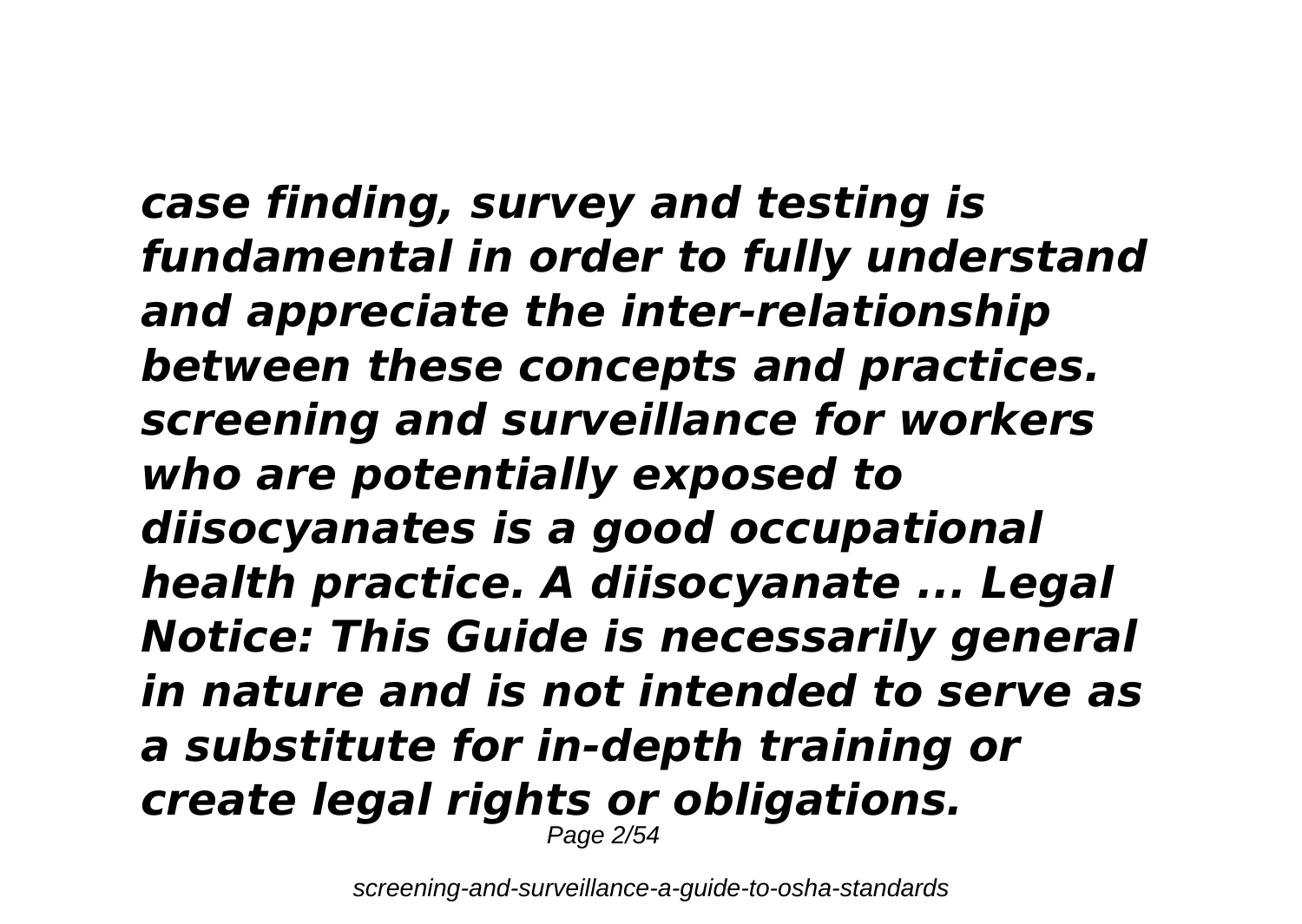*Screening And Surveillance A Guide Screening And Surveillance A Guide with an OSHAapproved state plan. This guide is a quick reference to help you locate and imple ment the screening and surveillance require ments of the Federal OSHA standards published in Title 29 of the Code of Federal Regulations (29 CFR). This guide provides a general overview of OSHA requirements. It is not a standard or regu* Page 3/54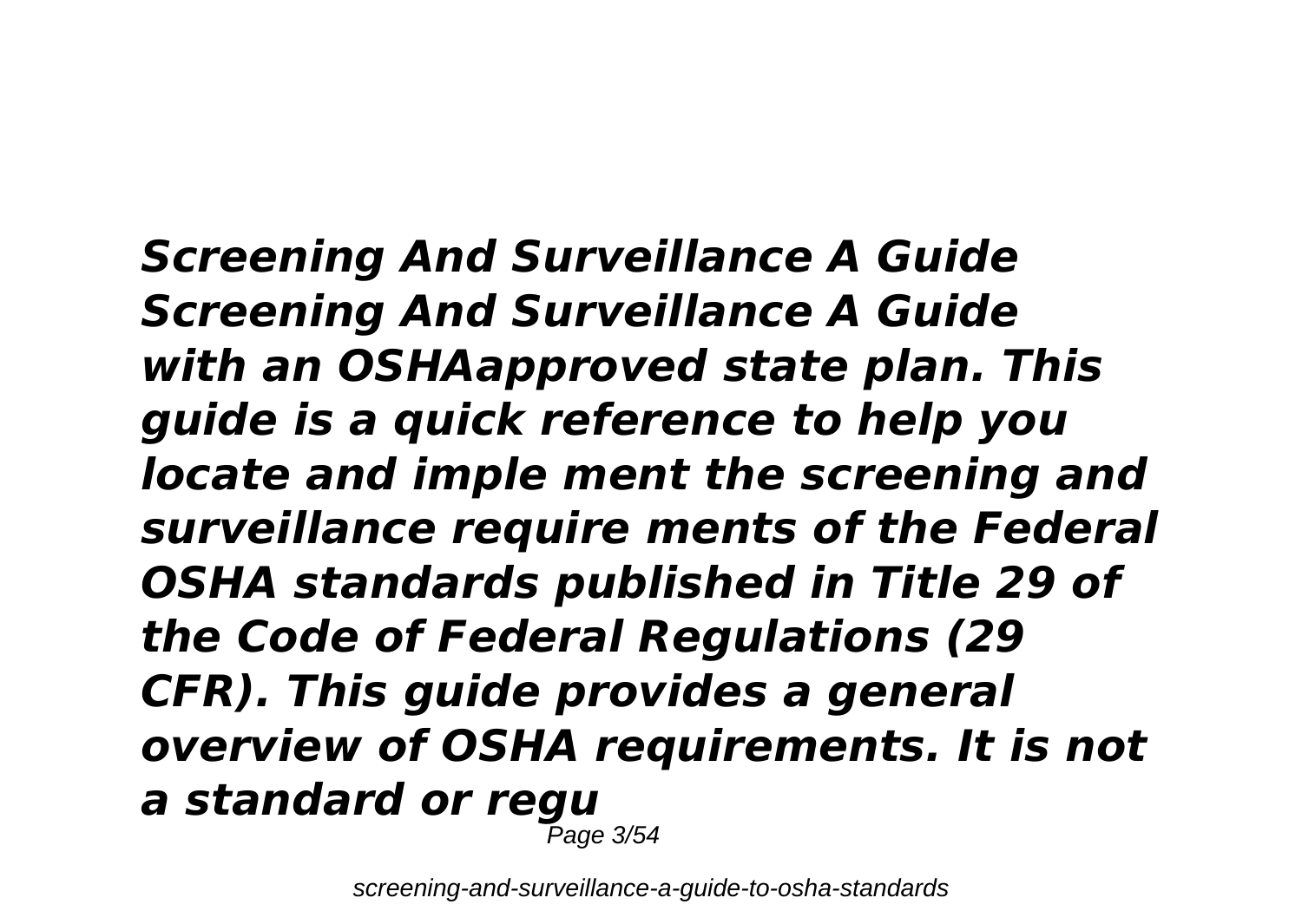*Medical Screening and Surveillance Requirements in OSHA ... Screening and Surveillance: A Guide to OSHA Standards 10 Pre-placement Yes exam Periodic exam Yes—annual Emergency/exposure Yes1—special medical examination and tests surveillance begins within 24 hours Termination exam No Examination includes Exam includes determination special emphasis on for increased risk* Page 4/54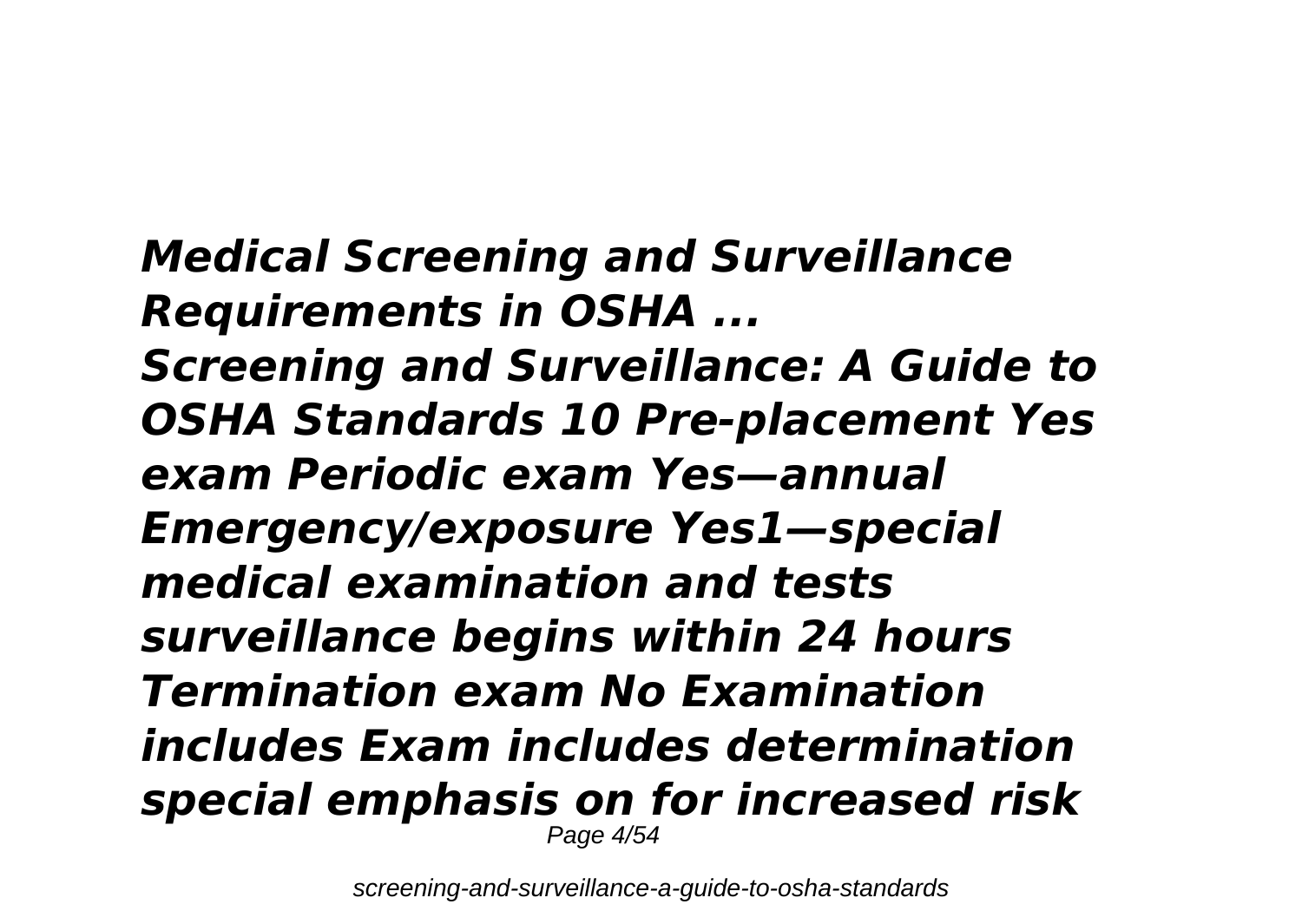# *(e.g., these body systems treatment with steroids or*

# *Screening and Surveillance: A Guide to OSHA Standards The fundamental purpose of screening is early diagnosis and treatment of the individual and thus has a clinical focus. The fundamental purpose of surveillance is to detect and eliminate the underlying*

*causes such as hazards or exposures of any discovered trends and thus has a* Page 5/54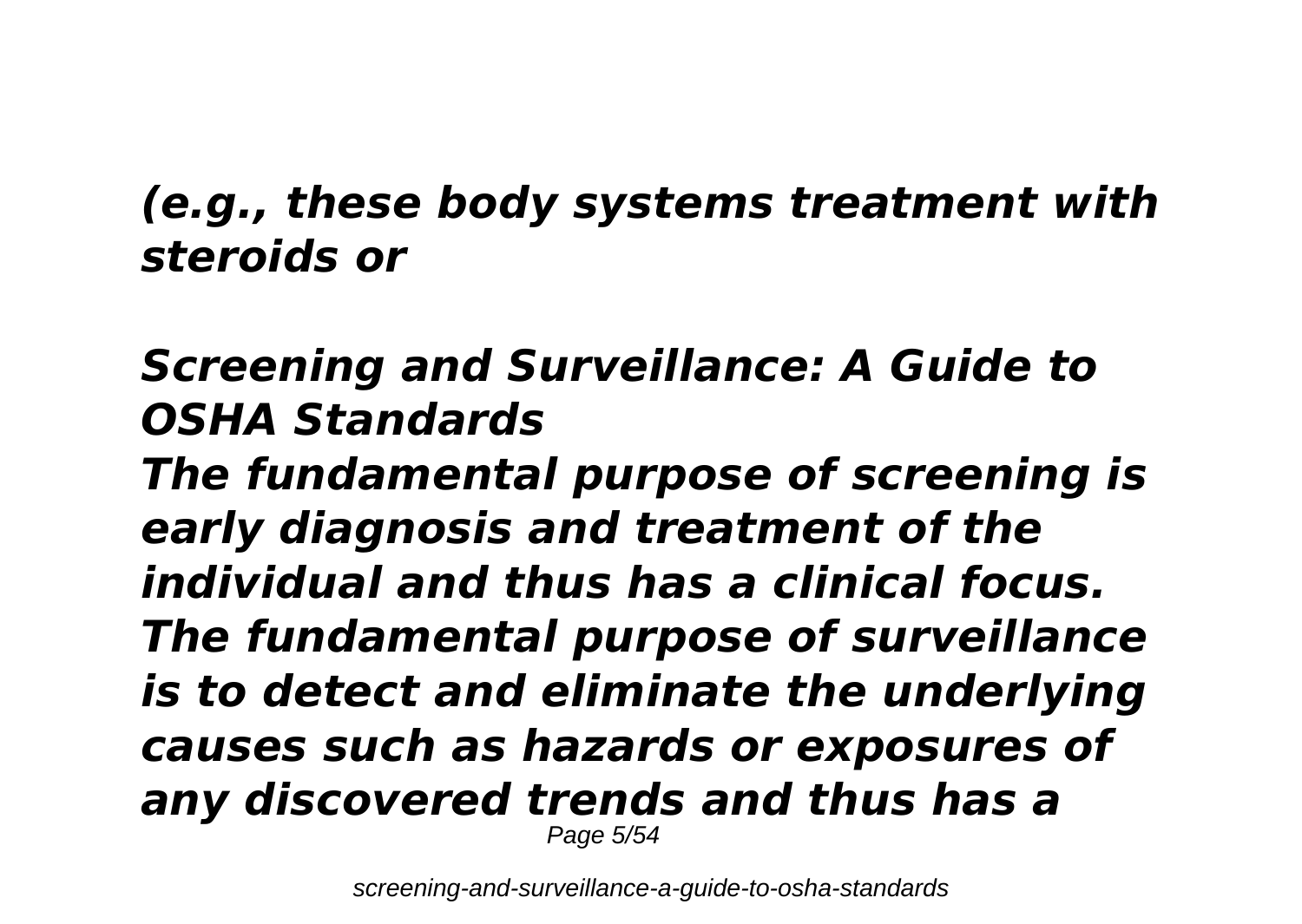*prevention focus.*

*Medical Screening and Surveillance - Safety and Health Topics Developmental Surveillance and Screening Algorithm AAP & Medical Home guides with "click-on" to find specific tools Developmental Screening & Assessment Instruments: NECTAC (Nat'l Early Childhood Technical Assistance Ctr.) Comparison Table of instruments (2008)for kids birth to 5;* Page 6/54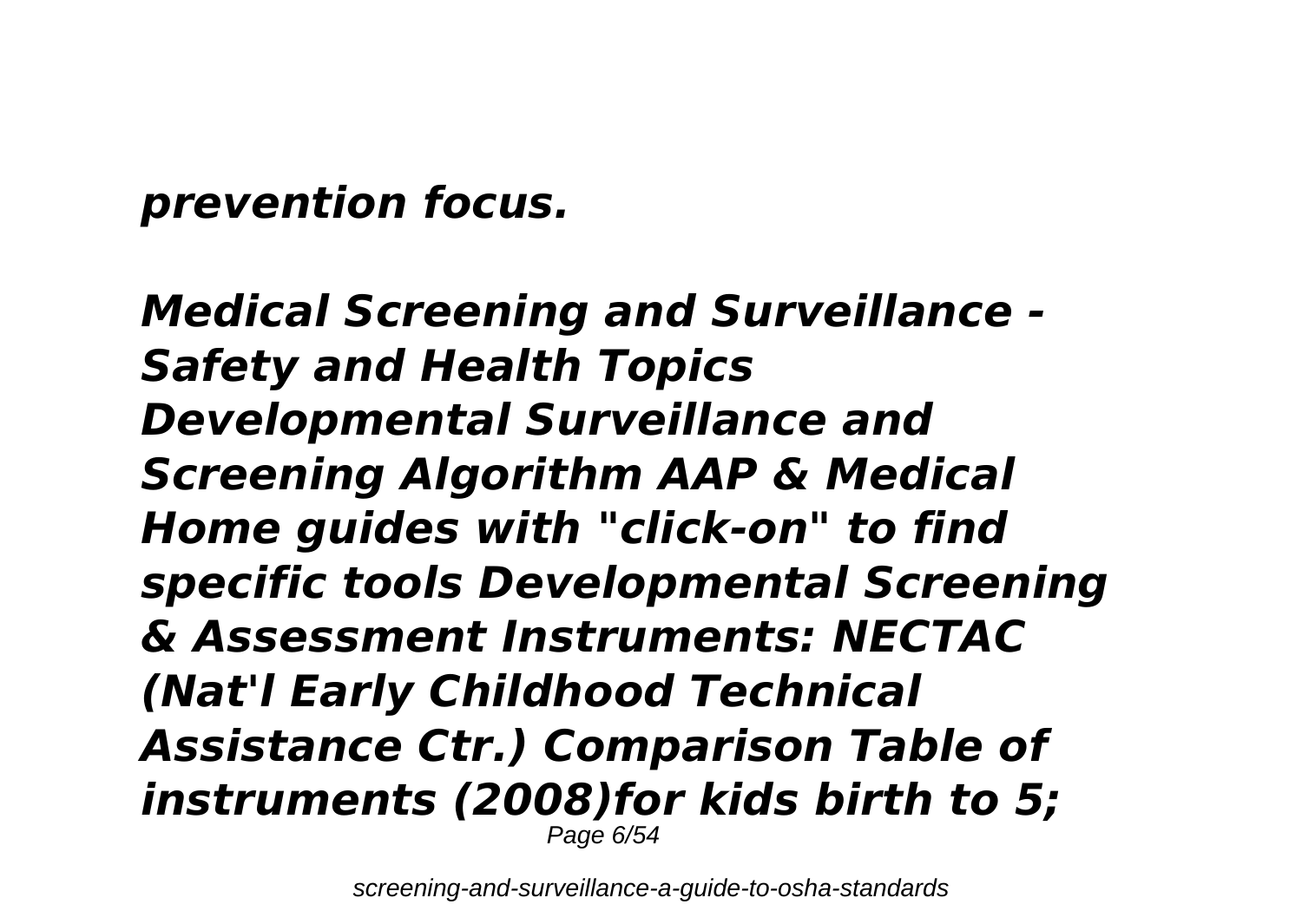### *emphasizes social/emotional*

### *SCREENING & SURVEILLANCE - University of Washington Medical Screening and Surveillance Cadmium: Medical Evaluation of Renal Effects of Cadmium Exposures - Brief (OSHA BR 3675 - 2013) (English: PDF) Isocyanates: Do You Have Work-Related Asthma? A Guide for You and Your Doctor Fact Sheet (OSHA FS-3707 - 2014) (English: PDF) Screening and* Page 7/54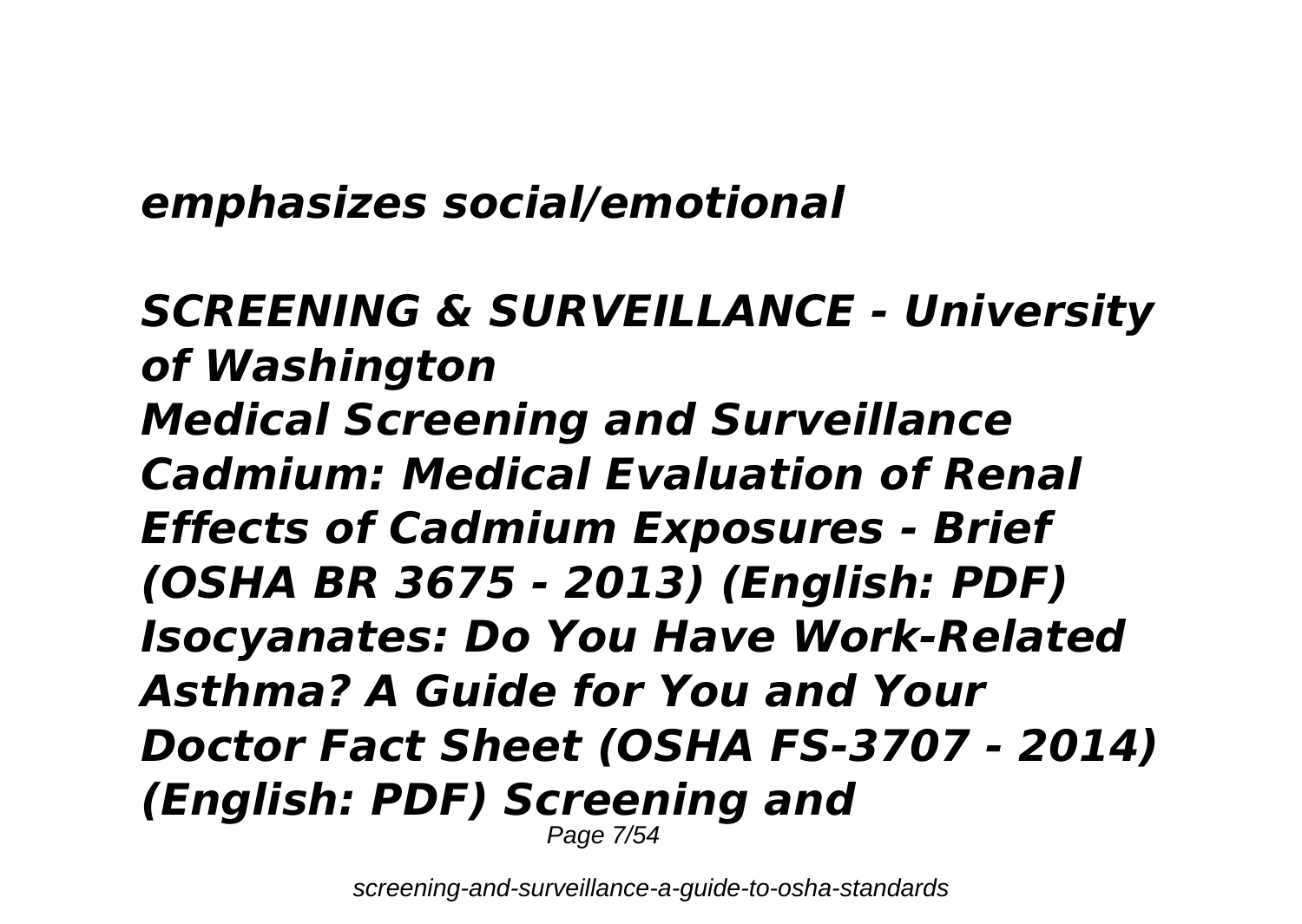# *Surveillance: A Guide to OSHA Standards (OSHA 3162 - 2014 ...*

# *OSHA Publications - Medical Screening and Surveillance ...*

*Download Screening and Surveillance: A Guide to OSHA Standards book pdf free download link or read online here in PDF. Read online Screening and Surveillance: A Guide to OSHA Standards book pdf free download link book now. All books are in clear copy here, and all files are* Page 8/54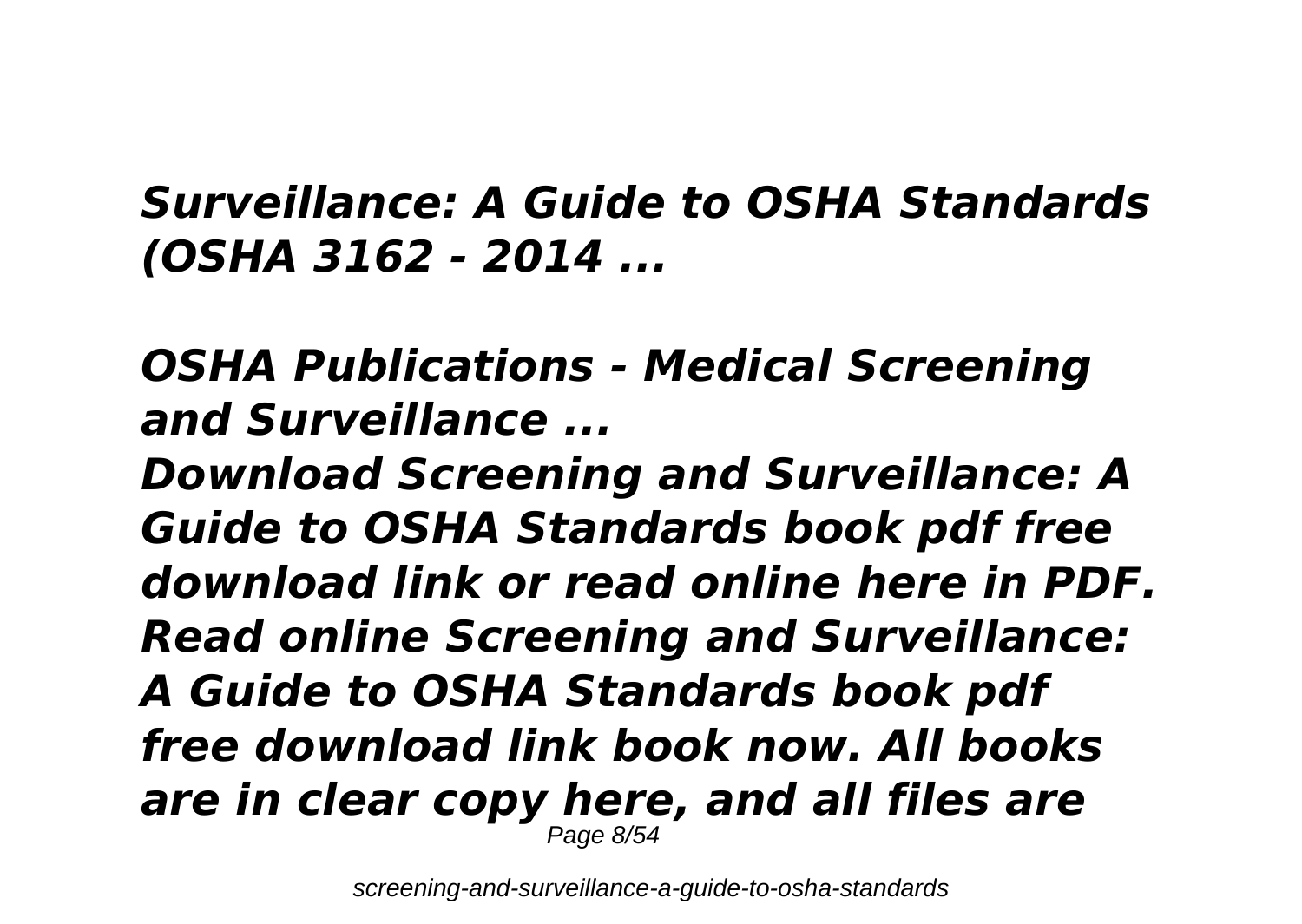*secure so don't worry about it.*

# *Screening And Surveillance: A Guide To OSHA Standards ...*

*Screening and Surveillance: A Guide to OSHA Standards [open pdf - 363 KB ] "'The Occupational Safety and Health Act' [OSHA] requires that employers comply with safety and health standards promulgated by OSHA or by a state with an OSHA-approved state plan.*

Page  $9/54$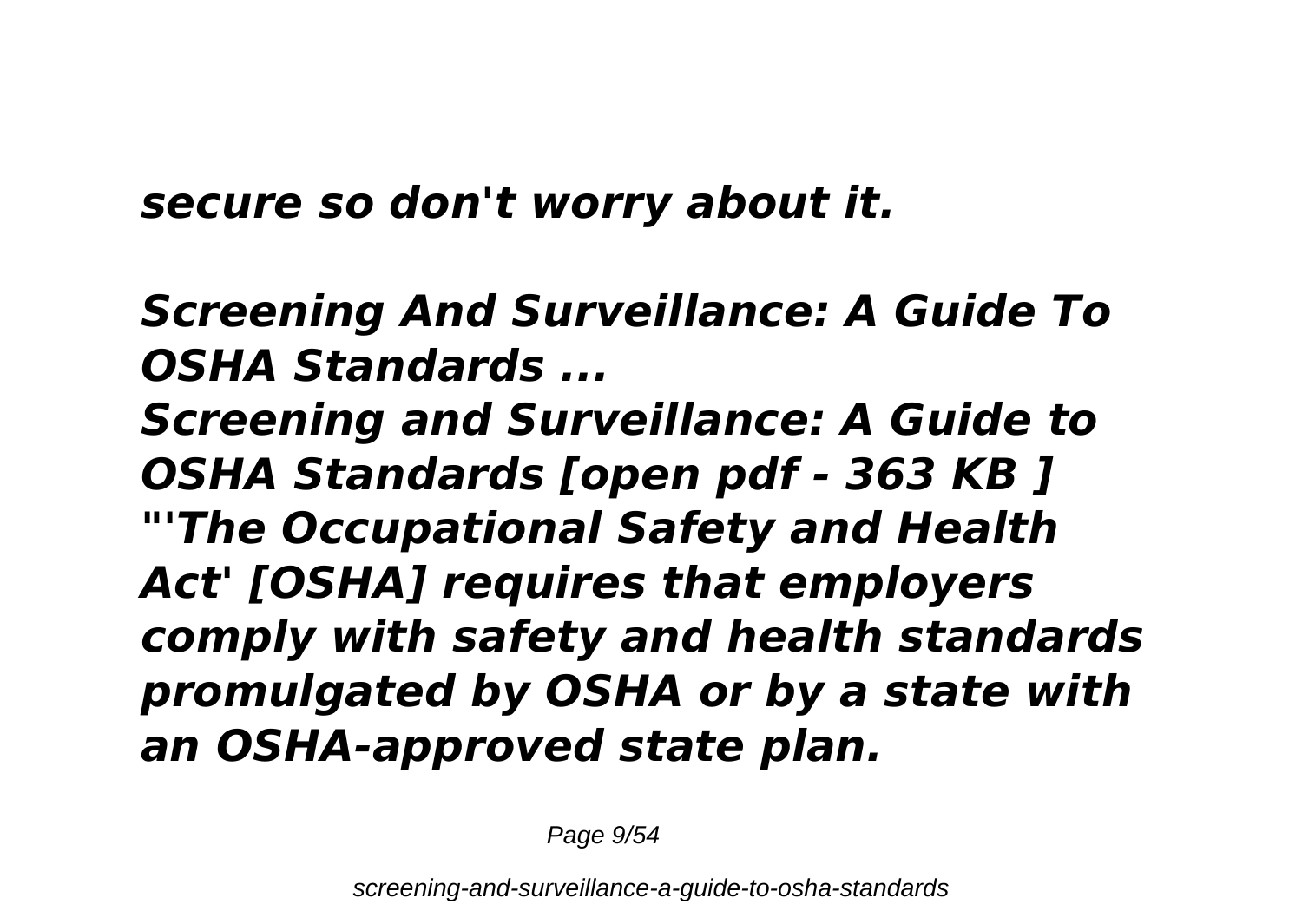*Screening and Surveillance: A Guide to OSHA Standards [2009] Screening and Surveillance: A Guide to OSHA Standards 10 Pre-placement Yes exam Periodic exam Yes—annual Emergency/exposure Yes1—special medical examination and tests surveillance begins within 24 hours Termination exam No Examination includes Exam includes determination special emphasis on for increased risk (e.g., these body systems treatment with* Page 10/54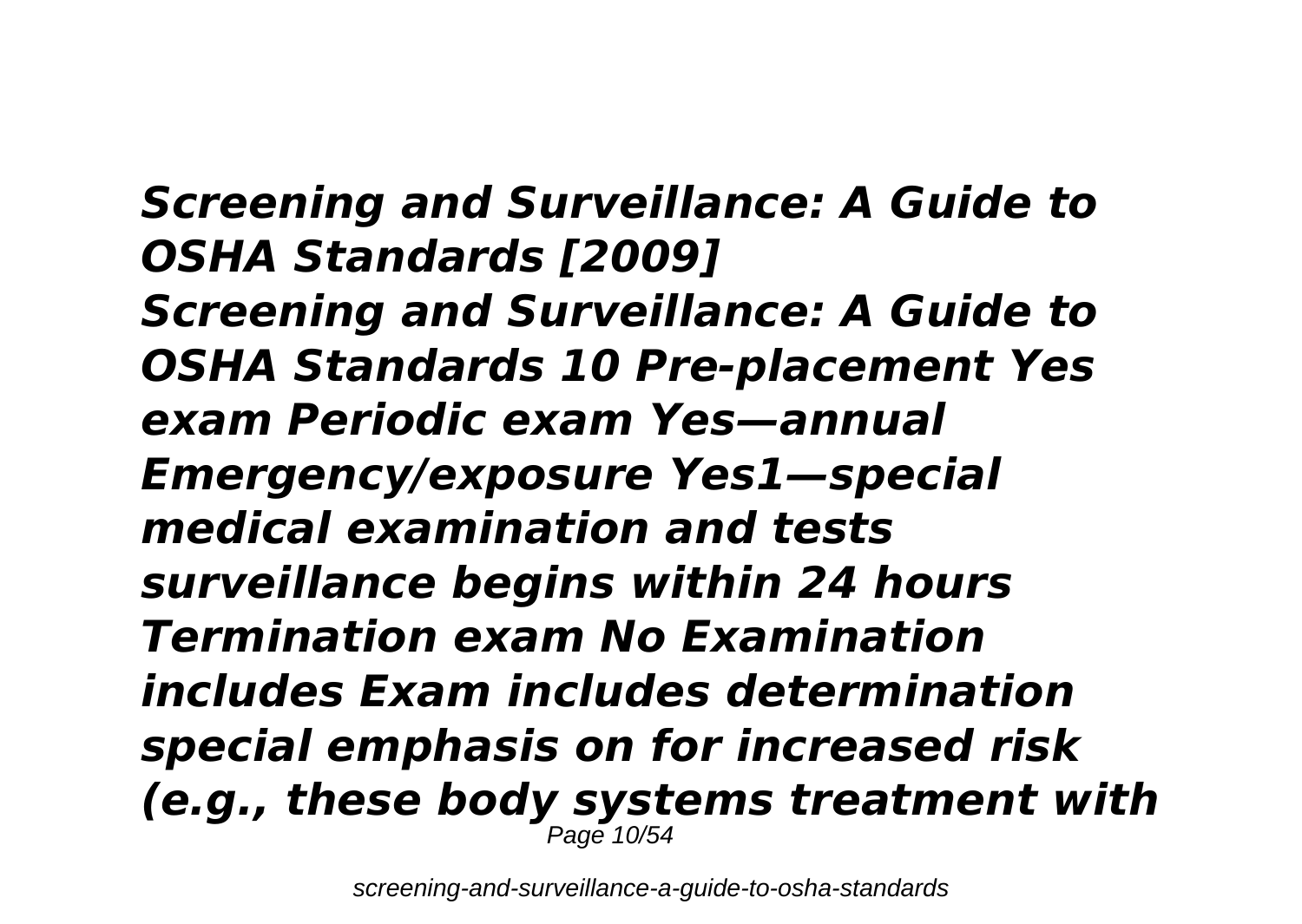#### *steroids or*

# *Screening and Surveillance: A Guide to OSHA Standards Ideally, screening and surveillance intervals should be based on evidence showing that interval examinations prevent interval cancers and cancer-related mortality.*

# *Guidelines for Colonoscopy Surveillance After Screening ...*

Page 11/54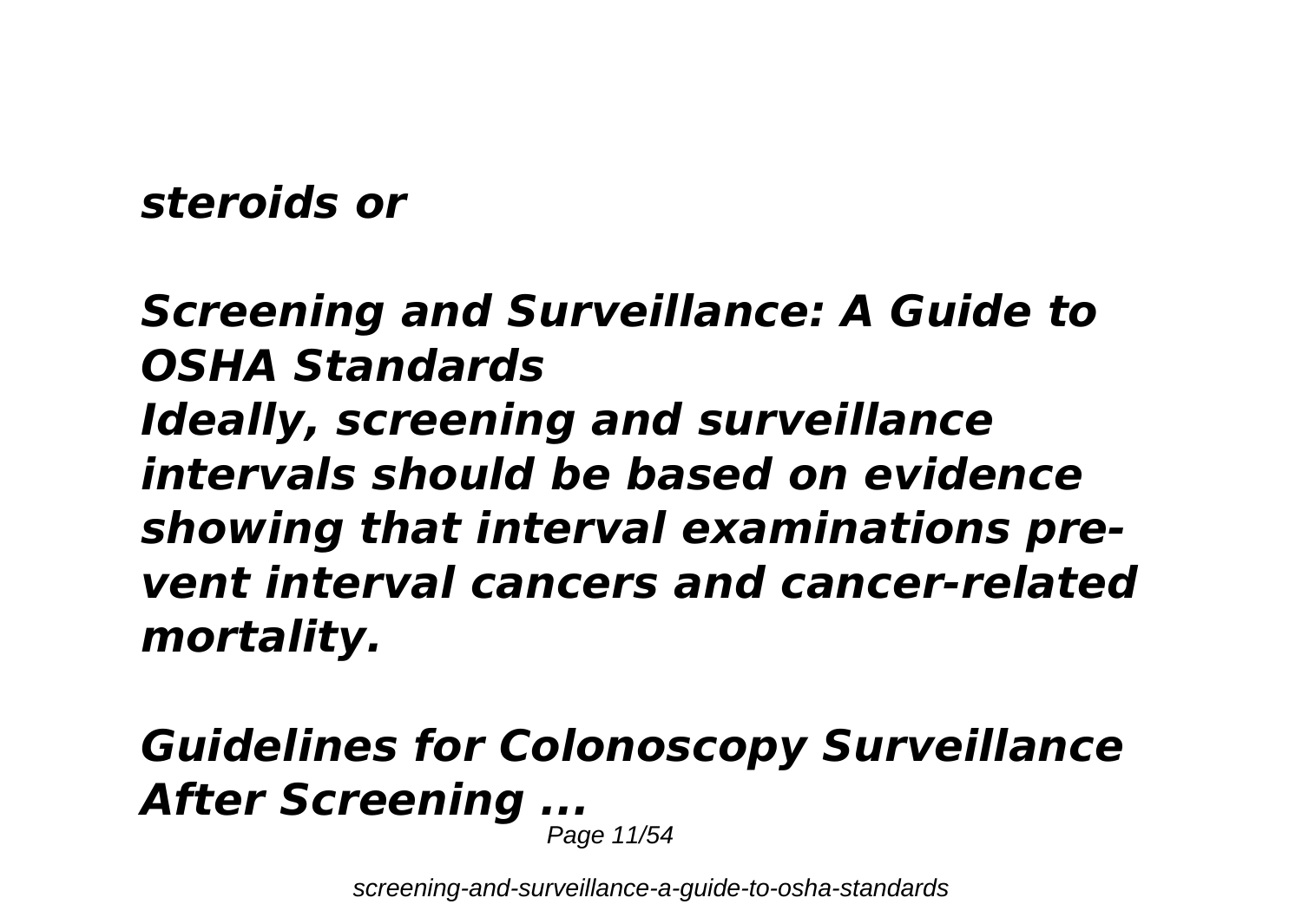*All practitioners, healthcare facilities, and laboratories in Florida are required to notify the DOH of diseases or conditions of public health significance under Section 381.0031, Florida Statutes and Chapter 64D-3, Florida Administrative Code (FAC). Below are resources to surveillance and investigation protocols, including disease-specific Guide to Surveillance and Investigation (GSI) chapters.*

Page 12/54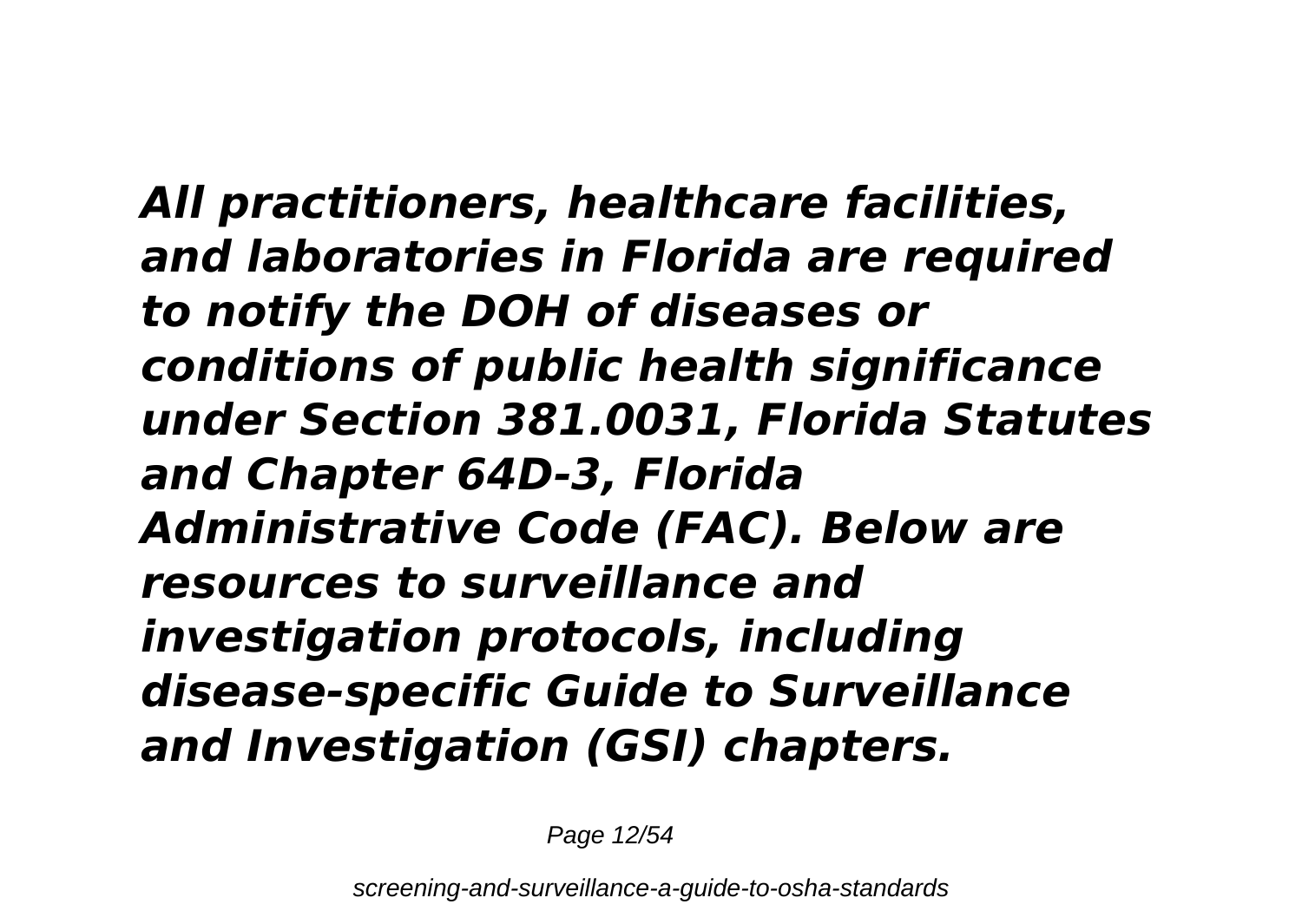# *Surveillance and Investigation Guidance | Florida ...*

*Health screening and surveillance of workers varies substantially between EU Member States and are subject to European and national laws and guidelines. Definitions The distinction between health surveillance, screening, case finding, survey and testing is fundamental in order to fully understand and appreciate the inter-relationship between these concepts and practices.* Page 13/54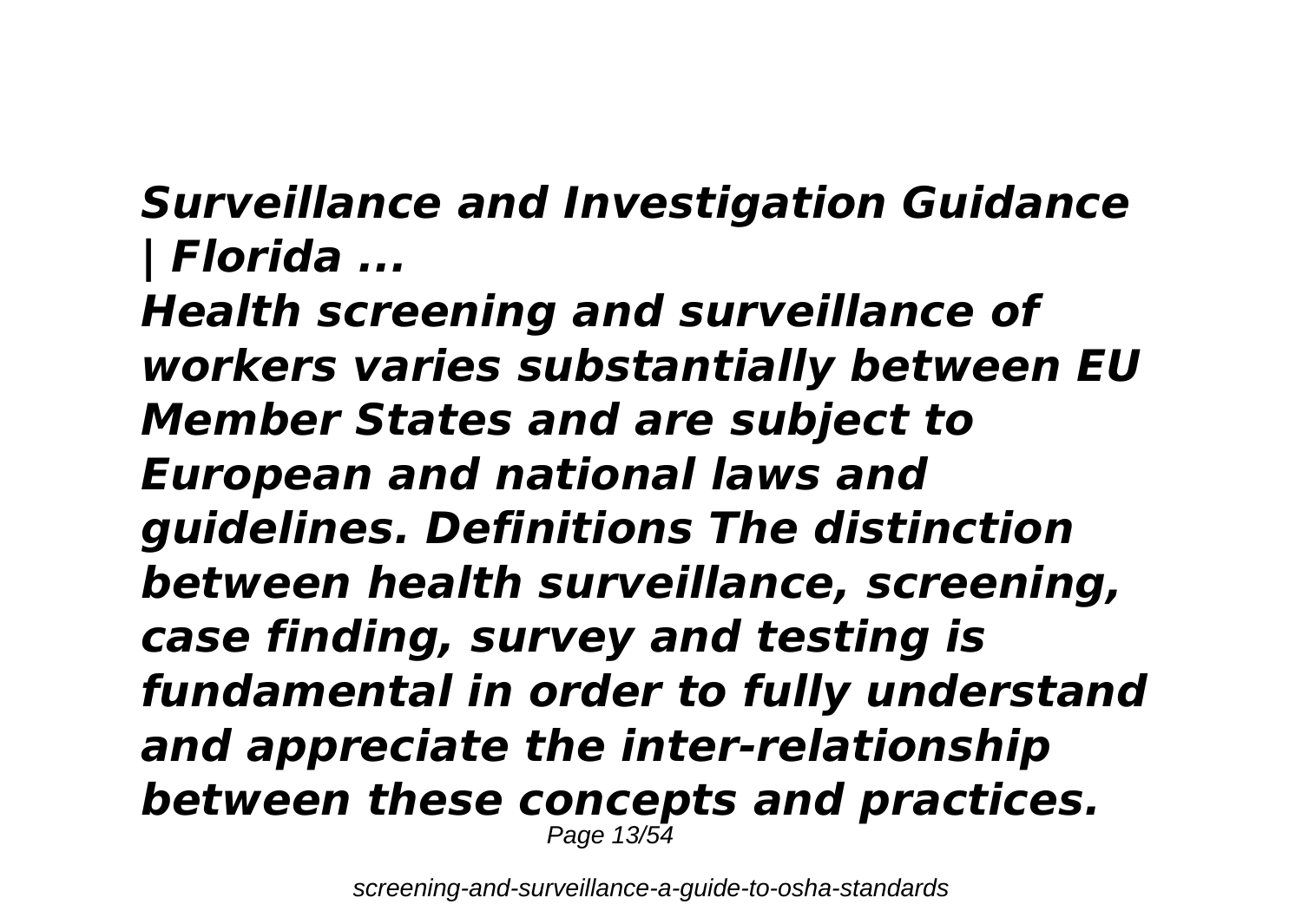# *Health screening and surveillance - OSHWiki*

*screening and surveillance for workers who are potentially exposed to diisocyanates is a good occupational health practice. A diisocyanate ... Legal Notice: This Guide is necessarily general in nature and is not intended to serve as a substitute for in-depth training or create legal rights or obligations.*

Page 14/54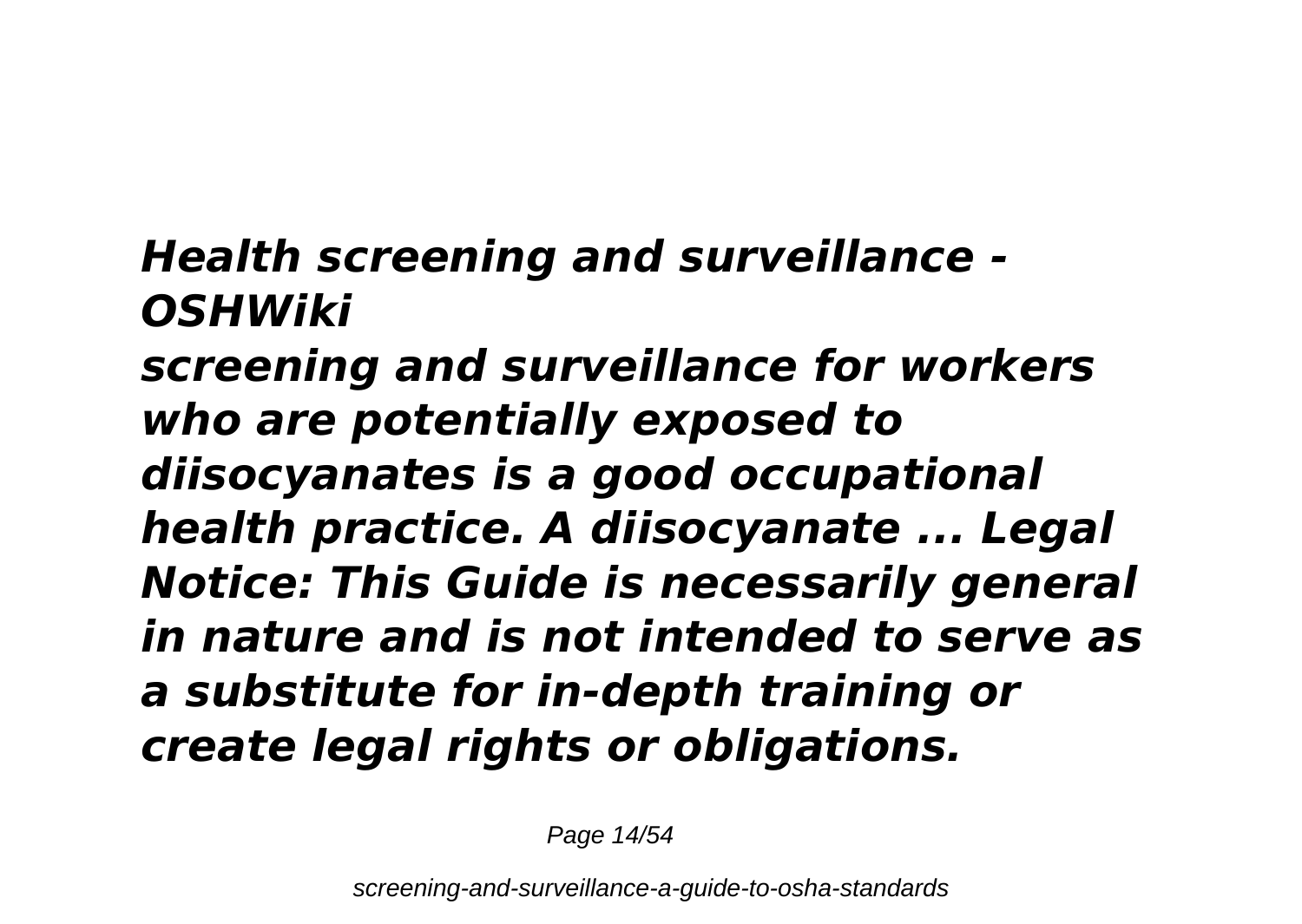*MEDICAL SCREENING AND SURVEILLANCE FOR WORKERS POTENTIALLY ... Screening and Surveillance: A Guide to OSHA Standards (2009) The mission of the Occupational Safety and Health Administration (OSHA) is to assure safe and healthy working conditions for working men and women by developing, setting and enforcing standards and by providing outreach, education, training and compliance assistance.*

Page 15/54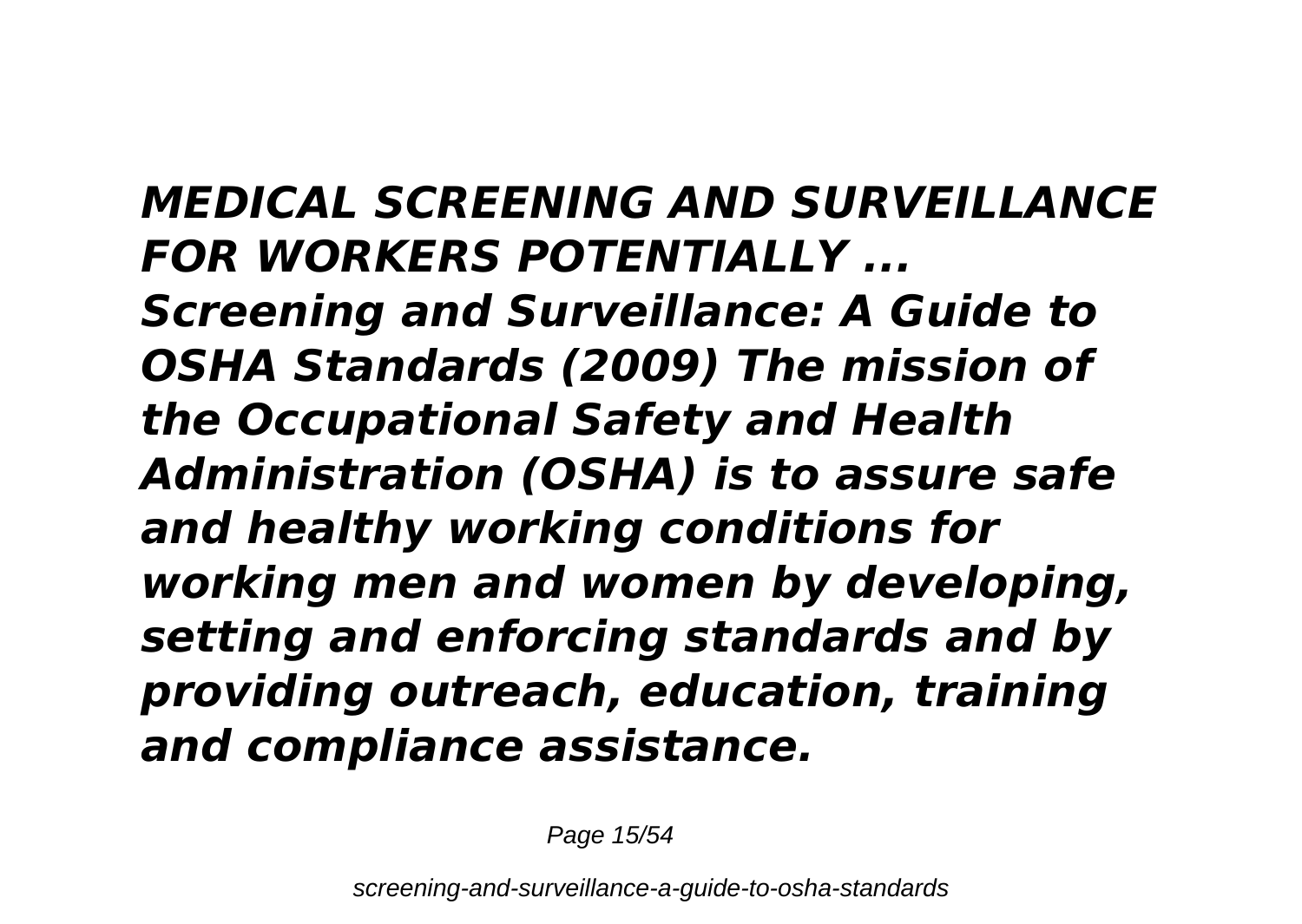*OSHA's Clinicians Web Page | Occupational Safety and ... This guide is a quick reference to help you locate and implement the screening and surveillance requirements of the Federal OSHA standards published in Title 29 of the Code of Federal Regulations (29 CFR). This guide provides a general overview of OSHA requirements. It is not a standard or regulation, and it creates no new legal obligations.*

Page 16/54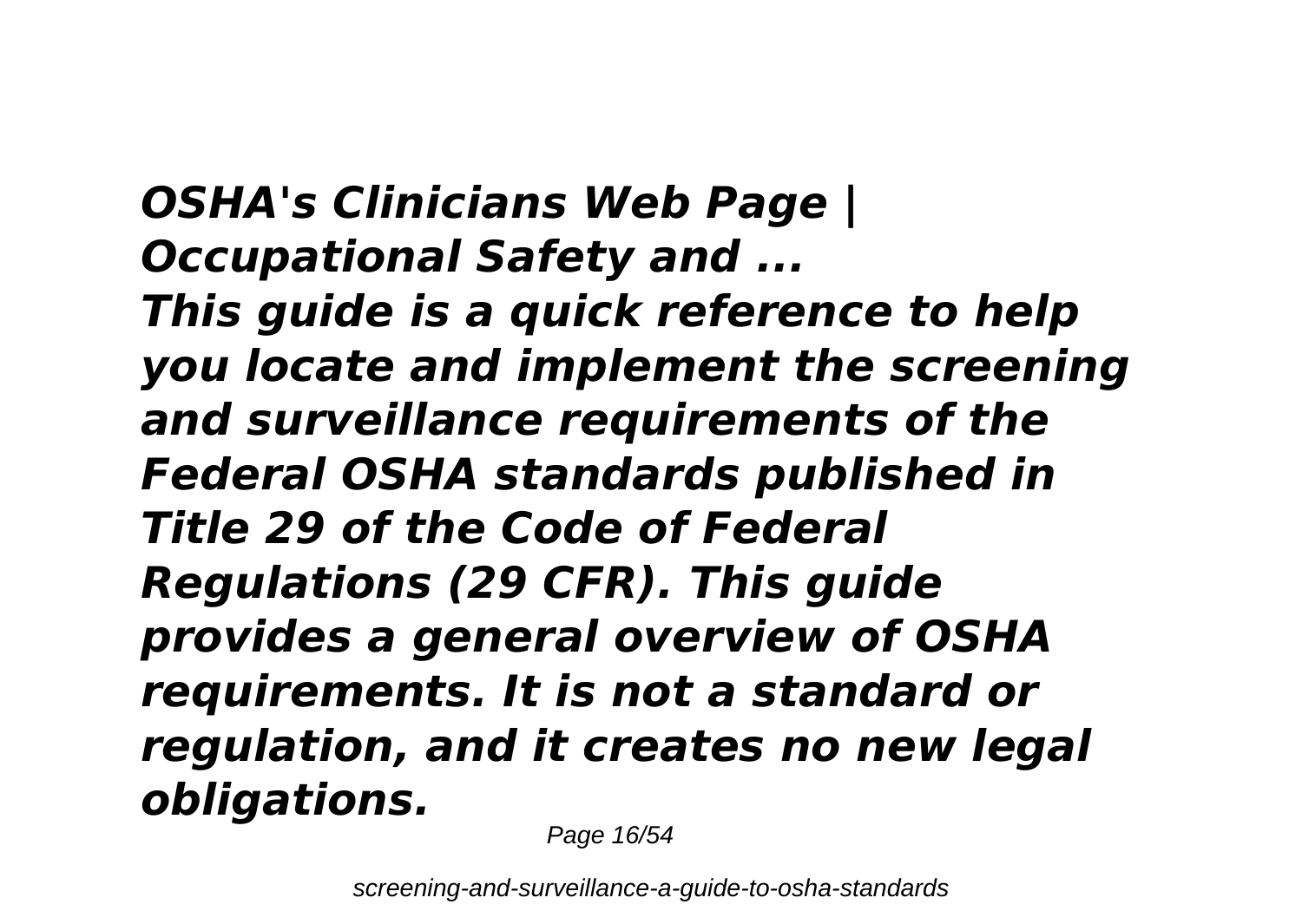# *Screening and Surveillance: A Guide to OSHA Standards: U.S ...*

*The documents below provide guidance on sound surveillance methods that can foster consistency in practice and can result in data that are more accurate and comparable. They are arranged by the general categories for conducting surveillance, evaluating programs or surveillance systems, and standardizing data.*

Page 17/54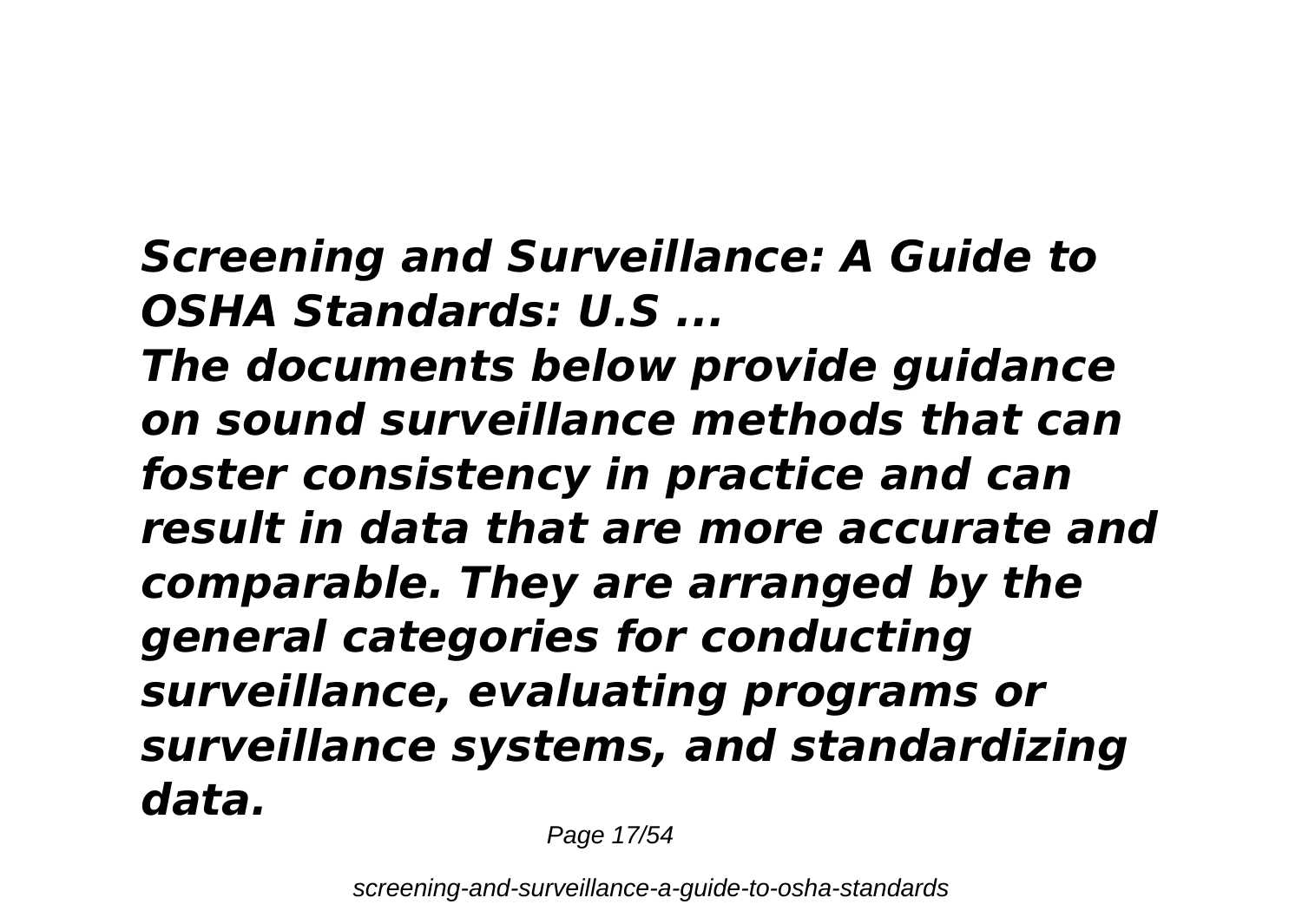*Methods | CDC Alcohol screening and brief intervention: A guide for public health practitioners. Washington DC: National Highway Traffic Safety Administration, U.S. Department of Transportation. Acknowledgments: This guide was produced by the American Public Health Association under contract to the National Highway*

#### *Alcohol Screening and Brief Intervention* Page 18/54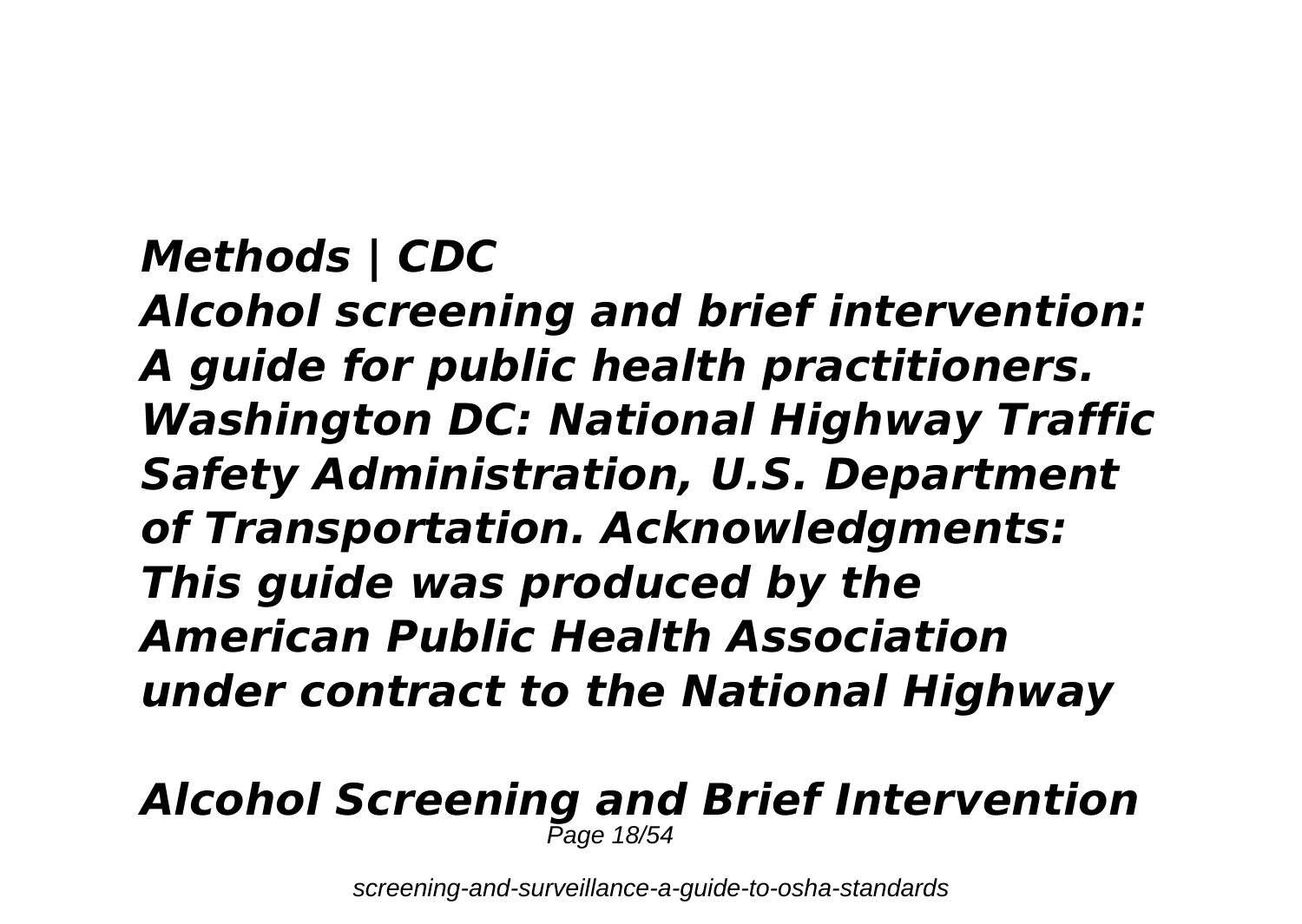*screening and surveillance a guide to osha standards quantity Add to cart Buy Now The Occupational Safety and Health Act requires that employers comply with safety and health standards promulgated by OSHA or by a state with an OSHAapproved state plan.*

#### *SCREENING AND SURVEILLANCE A GUIDE TO OSHA STANDARDS ... MEDICAL SCREENING AND SURVEILLANCE FOR WORKERS POTENTIALLY EXPOSED* Page 19/54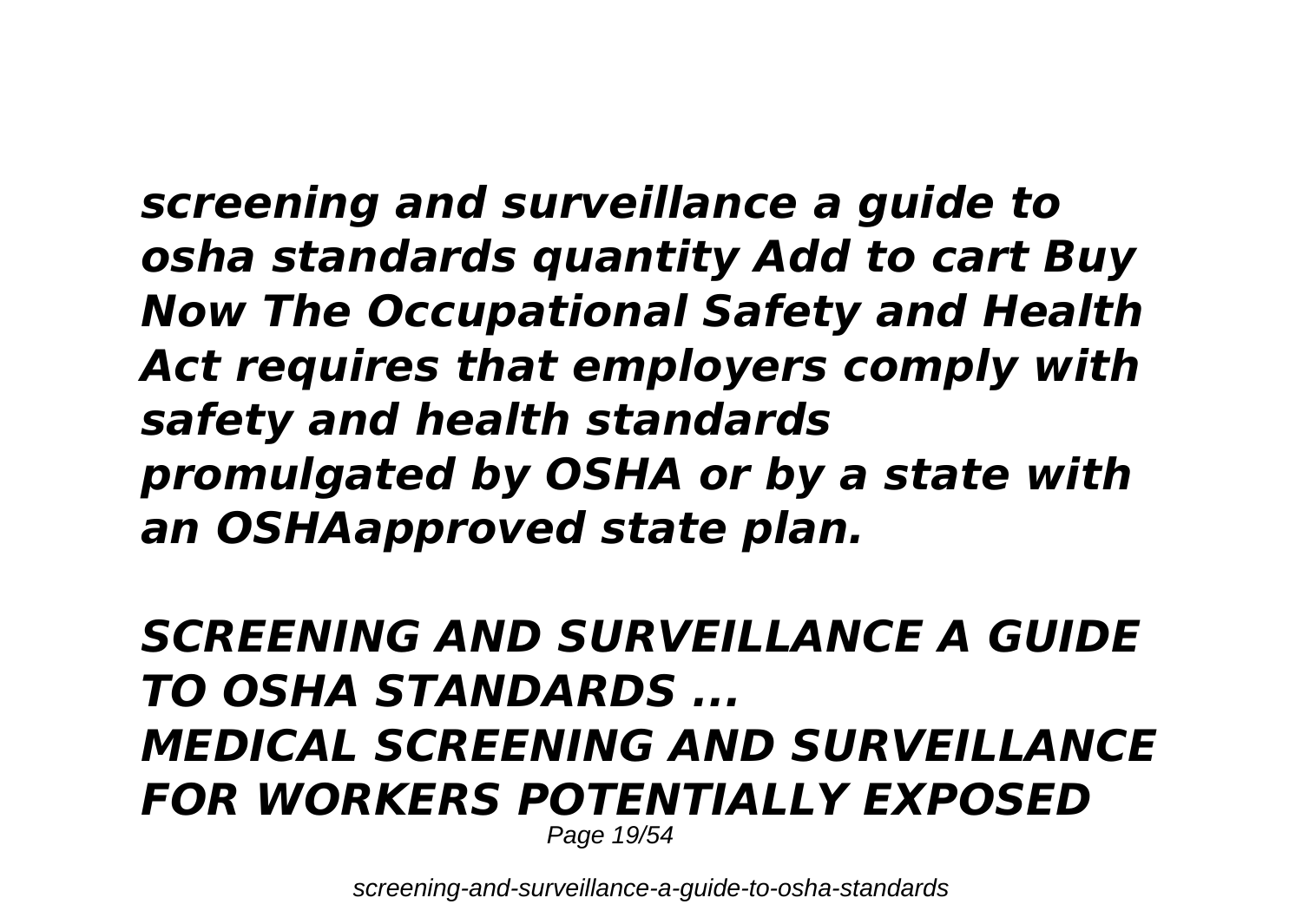*TO DIISOCYANATES A GUIDE FOR WORKERS Workers exposed to diisocyanates may be at risk of health effects. The purpose of medical screening and surveillance is to detect potential health effects early. This will make treatment more effective and may prevent illness progression.*

#### *MEDICAL SCREENING AND SURVEILLANCE FOR WORKERS POTENTIALLY ... The American Cancer Society does not*

Page 20/54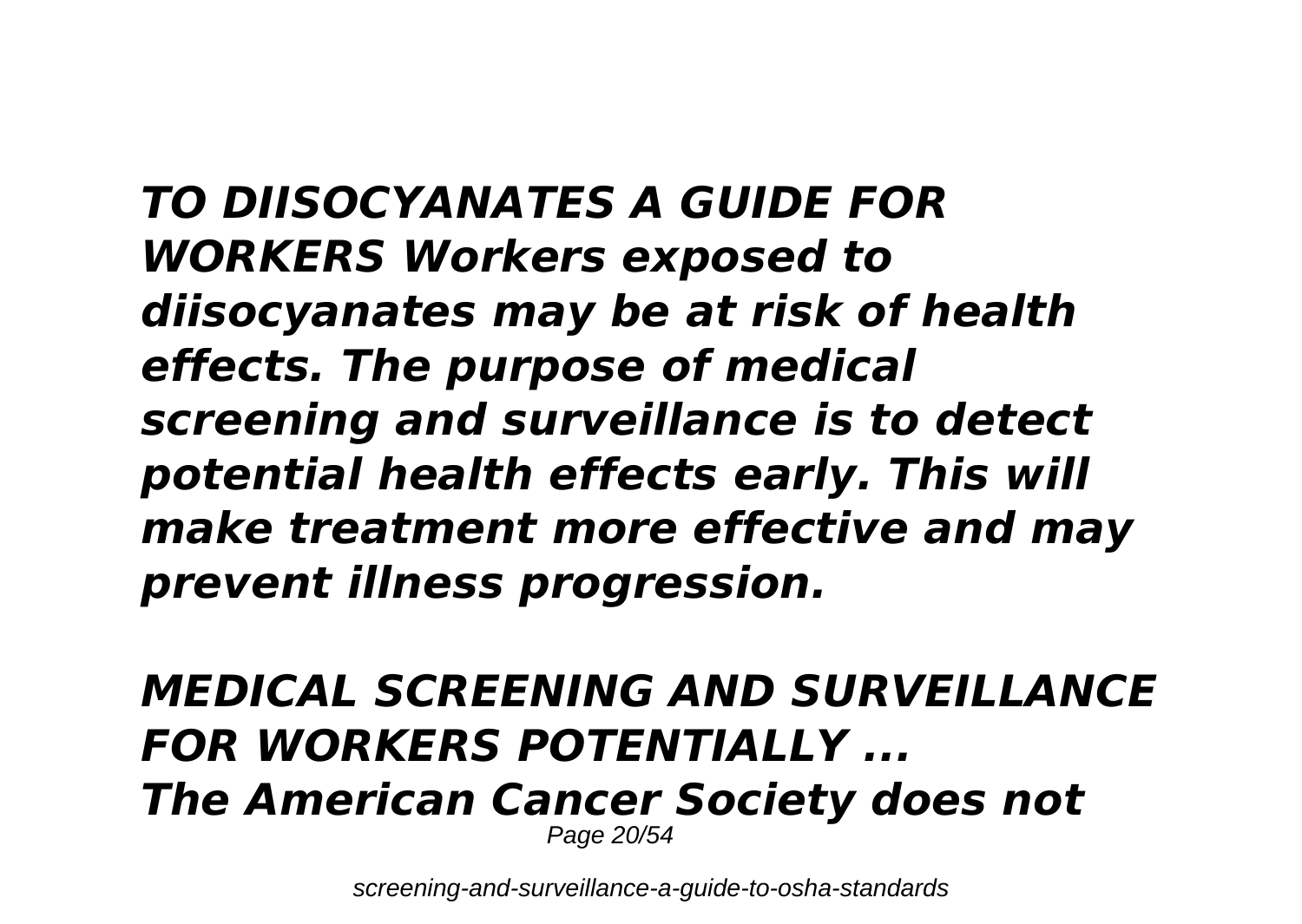*have screening guidelines specifically for people at increased or high risk of colorectal cancer. However, some other professional medical organizations, such as the US Multi-Society Task Force on Colorectal Cancer (USMSTF), do put out such guidelines.*

*American Cancer Society Guideline for Colorectal Cancer ... Thank You for Visiting Our Website You are exiting the Department of Labor's* Page 21/54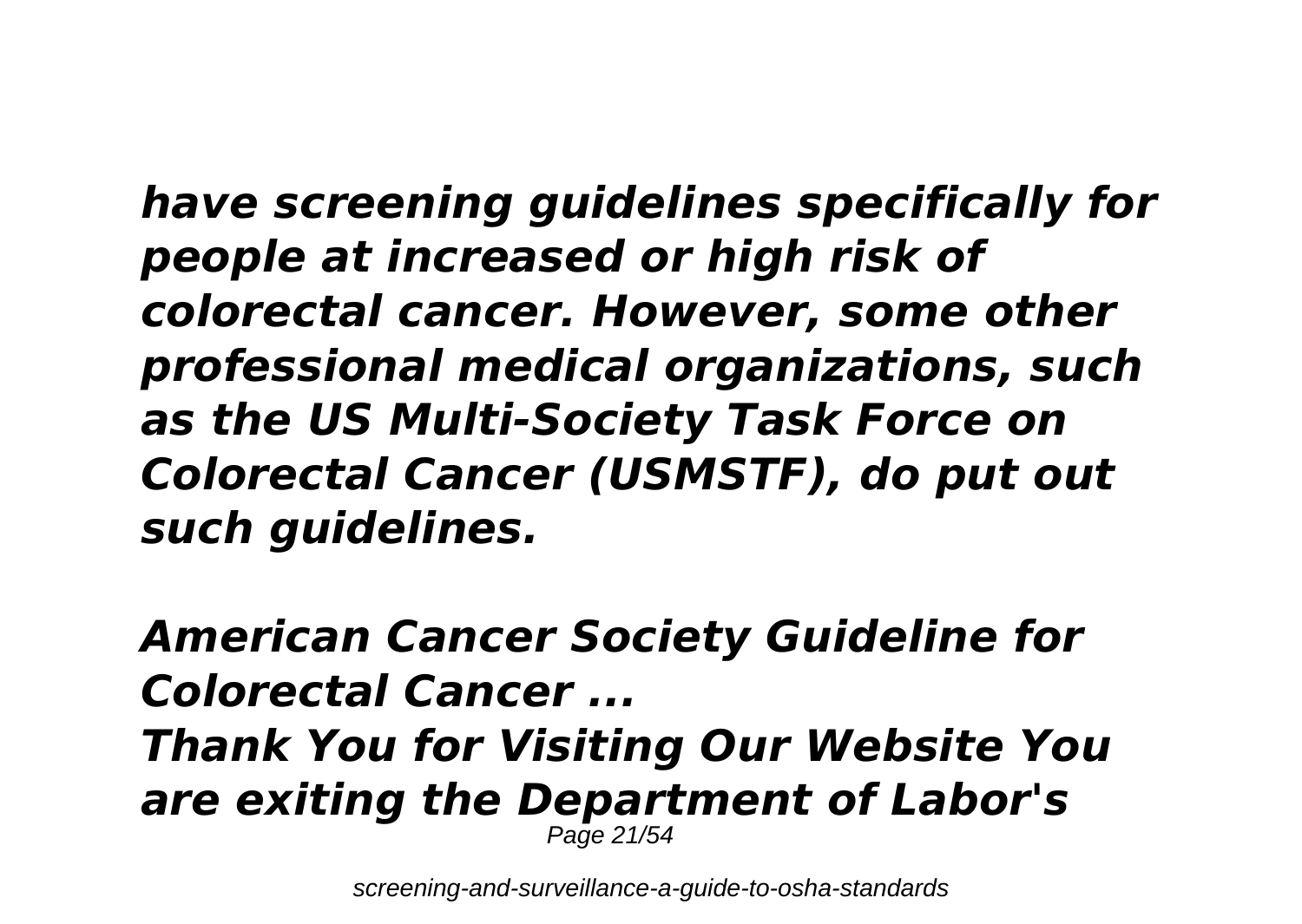*Web server. The Department of Labor does not endorse, takes no responsibility for, and exercises no control over the linked organization or its views, or contents, nor does it vouch for the accuracy or accessibility of the information contained on the destination server.*

#### MEDICAL SCREENING AND SURVEILLANCE FOR WORKERS POTENTIALLY EXPOSED TO Page 22/54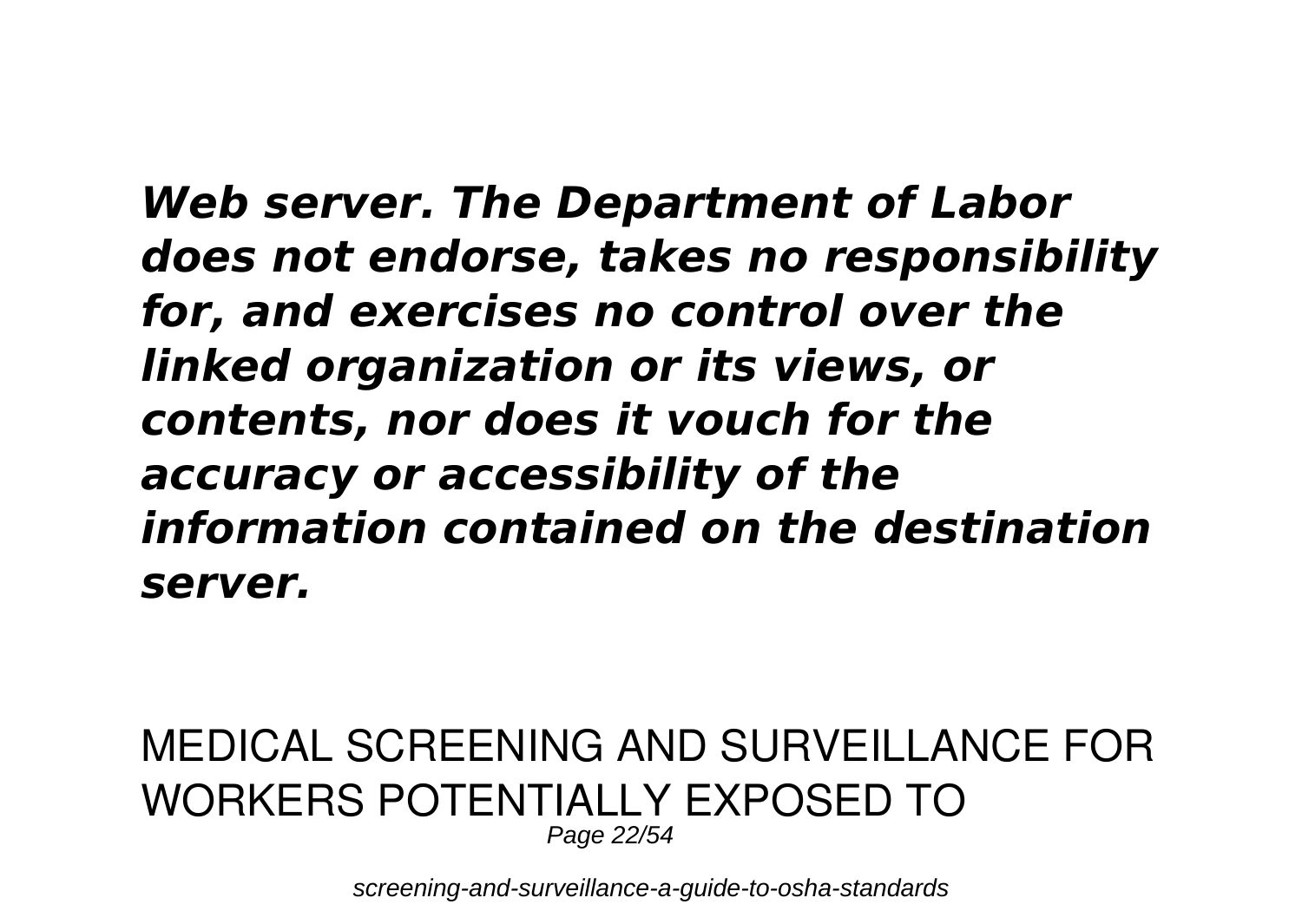DIISOCYANATES A GUIDE FOR WORKERS Workers exposed to diisocyanates may be at risk of health effects. The purpose of medical screening and surveillance is to detect potential health effects early. This will make treatment more effective and may prevent illness progression.

The fundamental purpose of screening is early diagnosis and treatment of the individual and thus has a clinical focus. The fundamental purpose of surveillance is to detect and eliminate the underlying causes such as hazards or exposures of any discovered trends and thus has a prevention focus. Page 23/54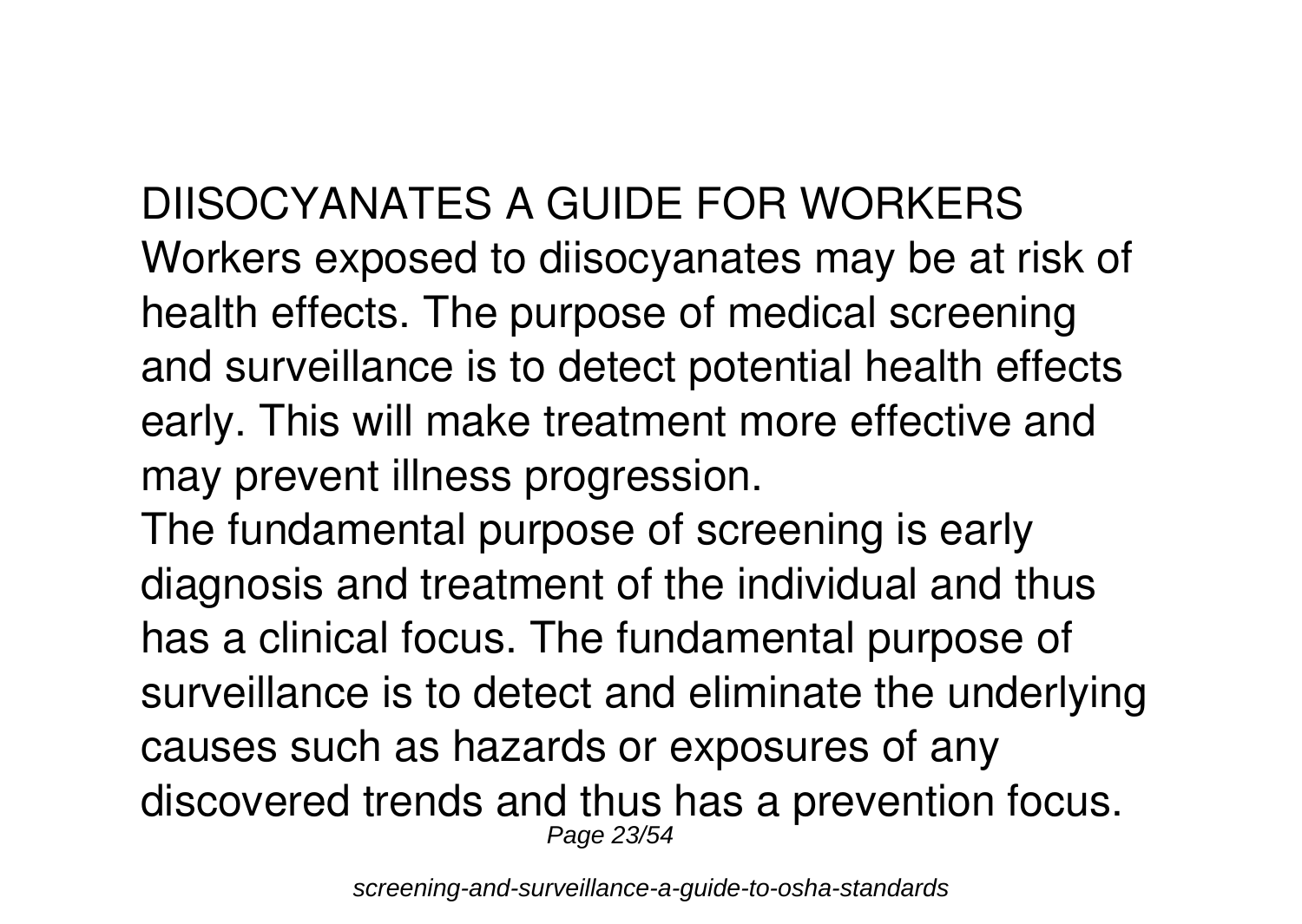# **MEDICAL SCREENING AND SURVEILLANCE FOR WORKERS POTENTIALLY ...**

The American Cancer Society does not have screening guidelines specifically for people at increased or high risk of colorectal cancer. However, some other professional medical organizations, such as the US Multi-Society Task Force on Colorectal Cancer (USMSTF), do put out such guidelines.

*Screening And Surveillance A Guide with an OSHAapproved state plan. This* Page 24/54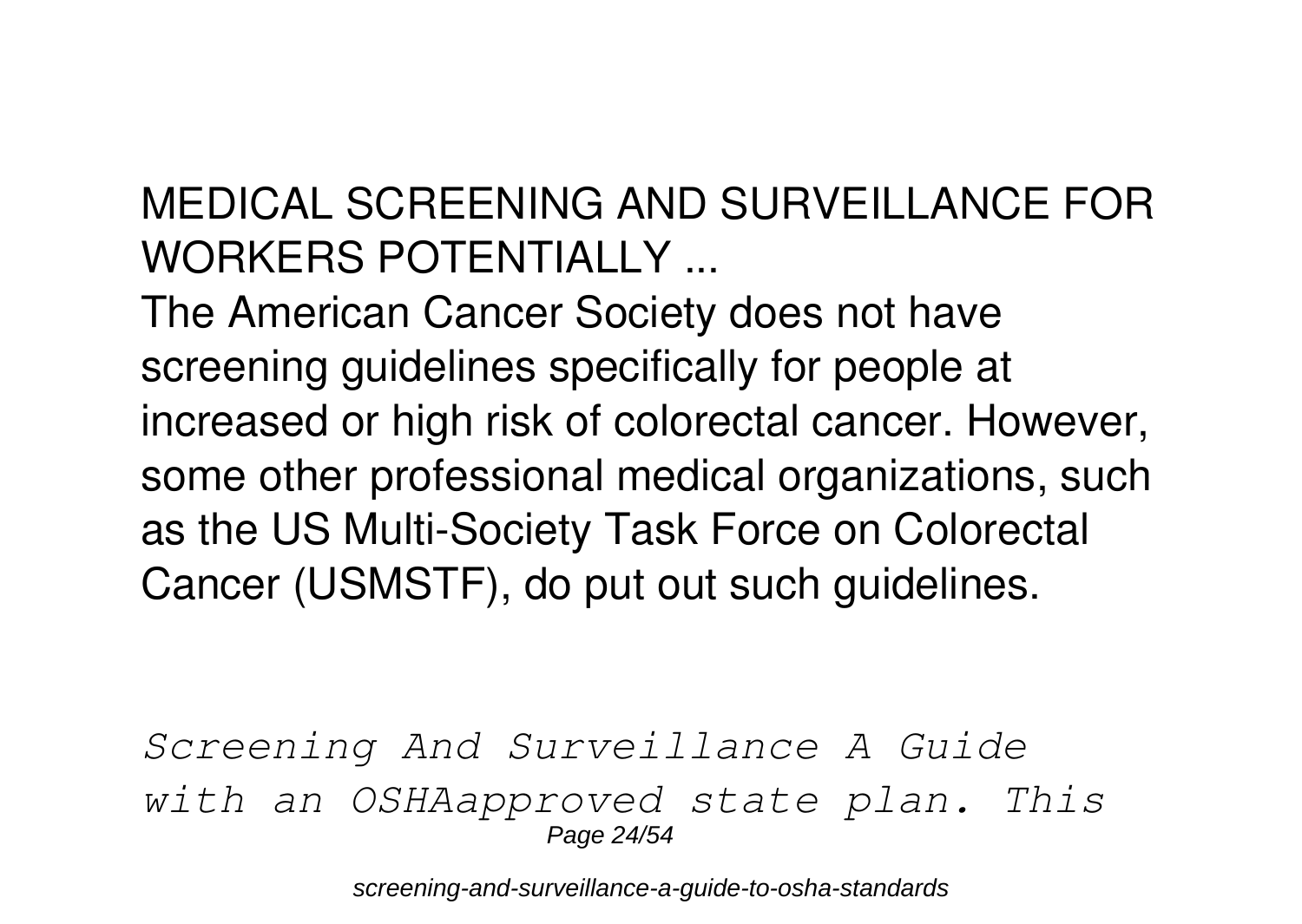*guide is a quick reference to help you locate and imple ment the screening and surveillance require ments of the Federal OSHA standards published in Title 29 of the Code of Federal Regulations (29 CFR). This guide provides a general overview of OSHA requirements. It is not a standard or regu*

*Medical Screening and Surveillance Requirements in OSHA ...* Page 25/54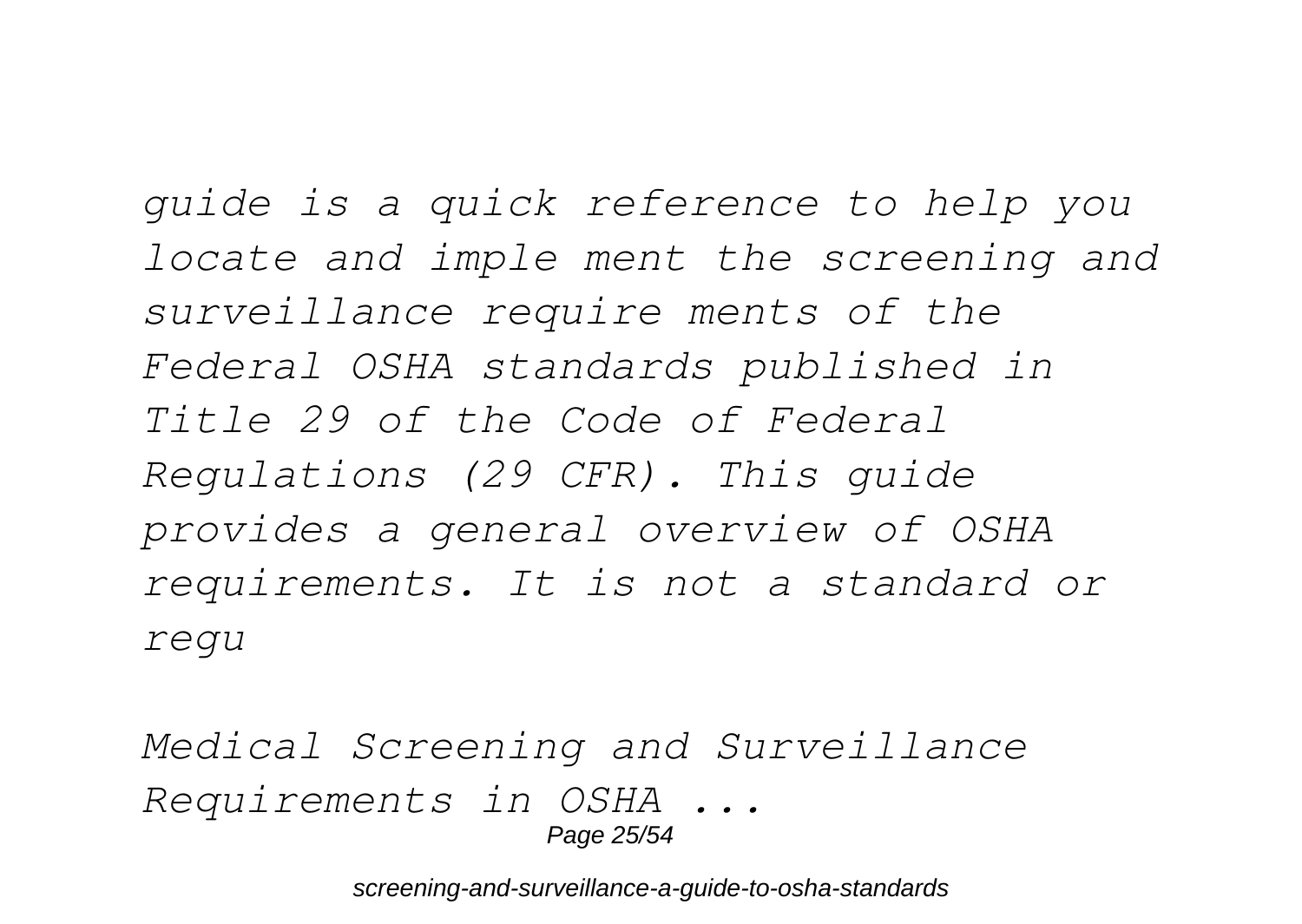*Screening and Surveillance: A Guide to OSHA Standards 10 Pre-placement Yes exam Periodic exam Yes—annual Emergency/exposure Yes1—special medical examination and tests surveillance begins within 24 hours Termination exam No Examination includes Exam includes determination special emphasis on for increased risk (e.g., these body systems treatment with steroids or*

*Screening and Surveillance: A Guide to* Page 26/54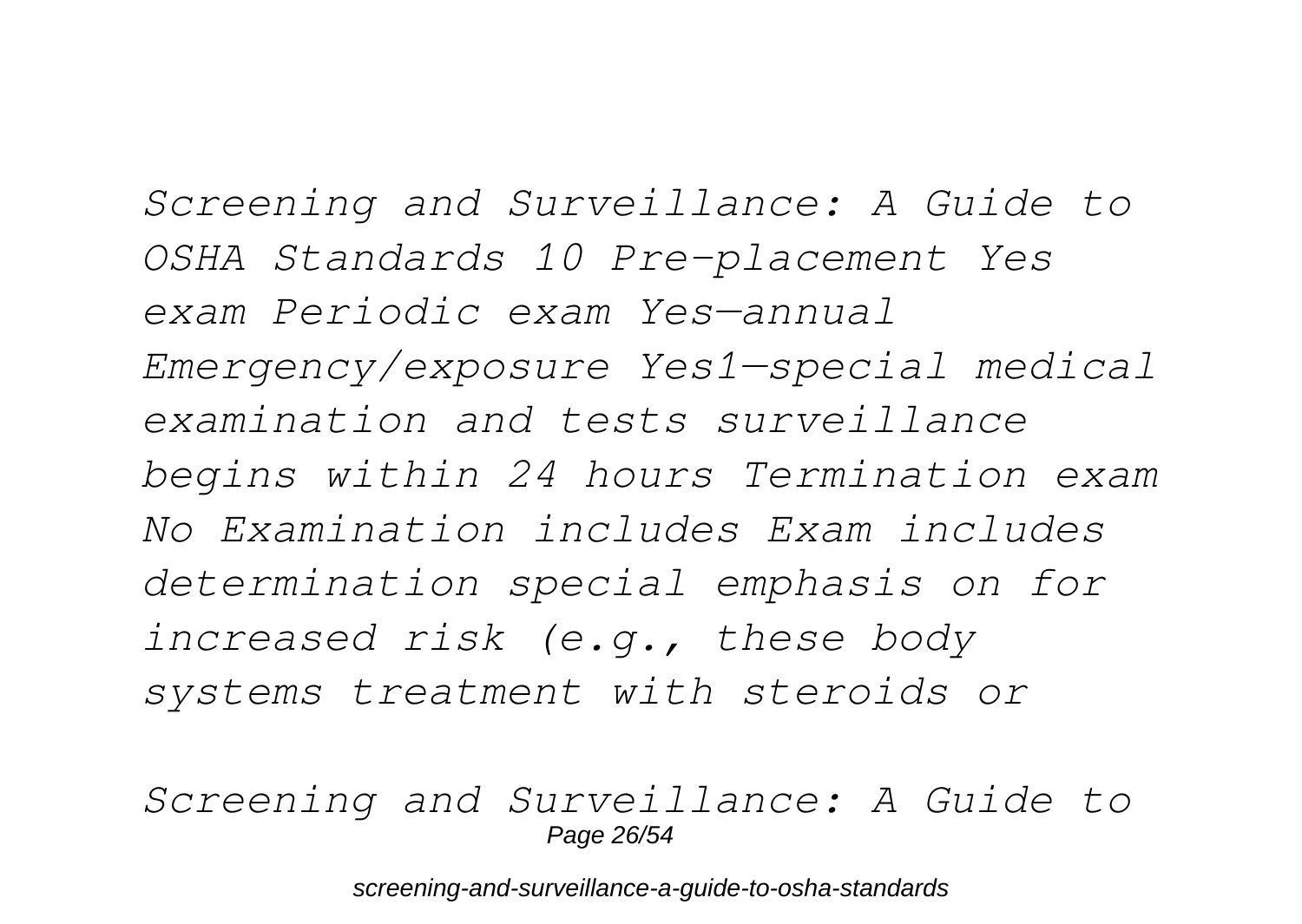*OSHA Standards The fundamental purpose of screening is early diagnosis and treatment of the individual and thus has a clinical focus. The fundamental purpose of surveillance is to detect and eliminate the underlying causes such as hazards or exposures of any discovered trends and thus has a prevention focus.*

*Medical Screening and Surveillance - Safety and Health Topics* Page 27/54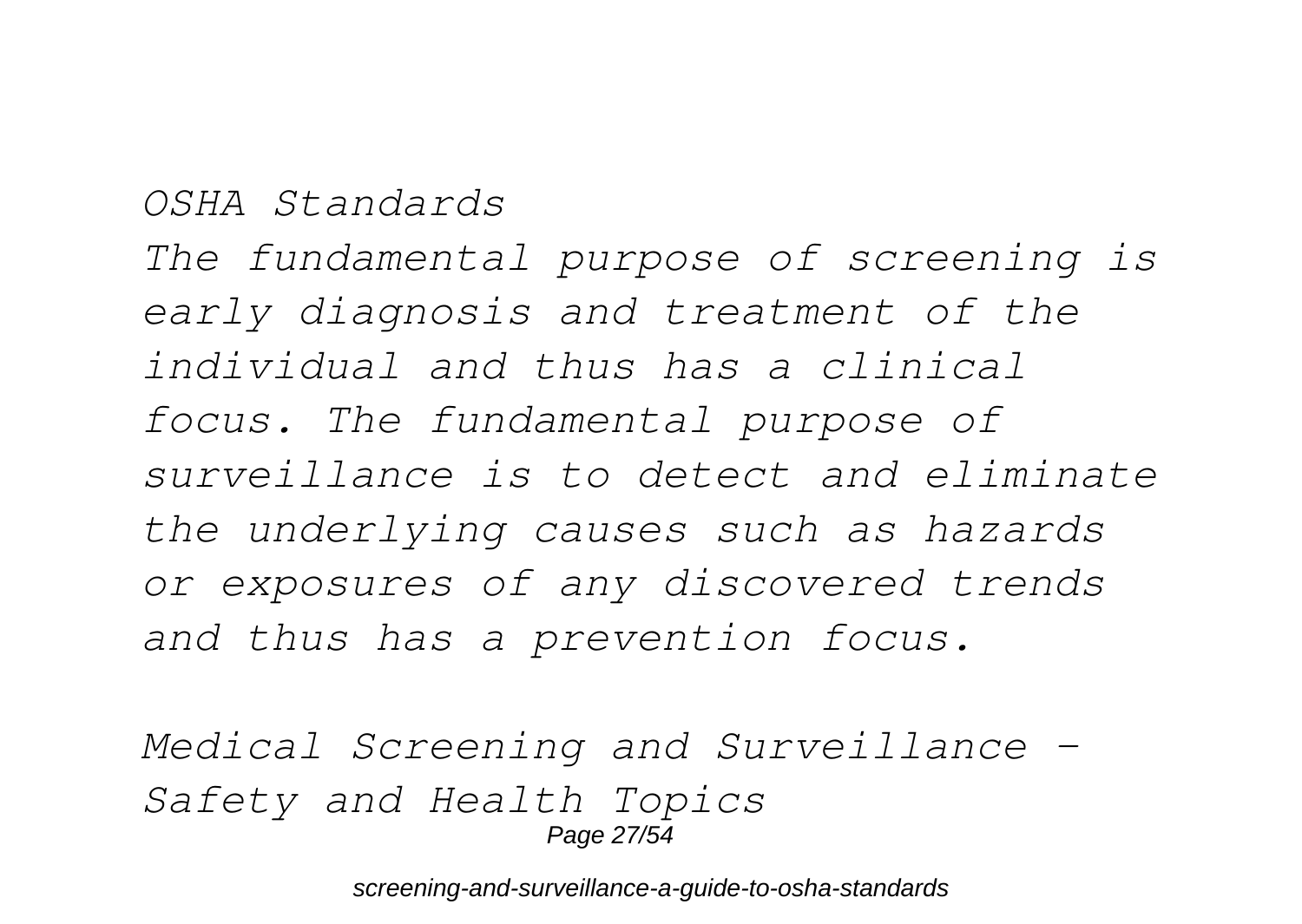*Developmental Surveillance and Screening Algorithm AAP & Medical Home guides with "click-on" to find specific tools Developmental Screening & Assessment Instruments: NECTAC (Nat'l Early Childhood Technical Assistance Ctr.) Comparison Table of instruments (2008)for kids birth to 5; emphasizes social/emotional*

*SCREENING & SURVEILLANCE - University of Washington*

Page 28/54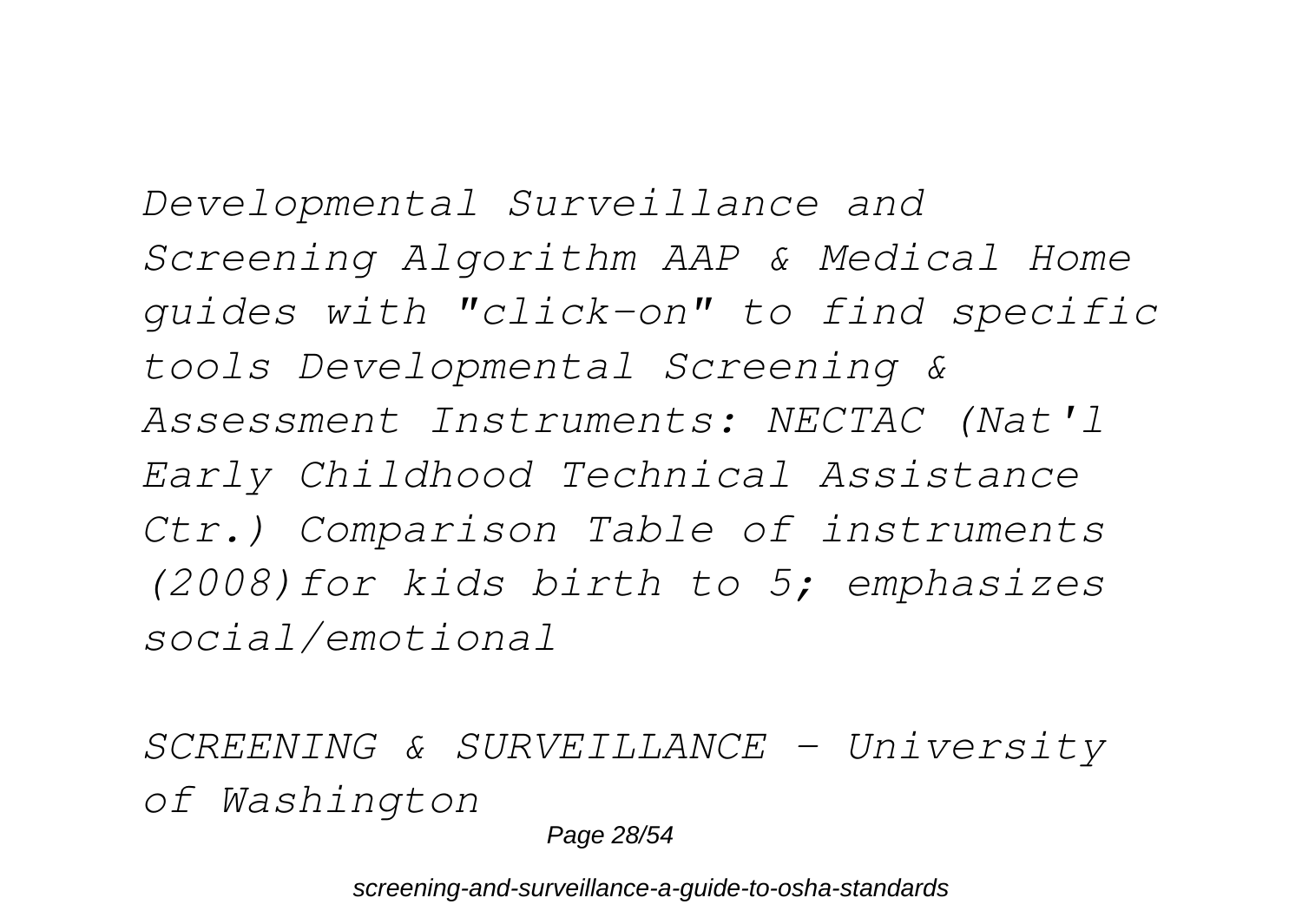*Medical Screening and Surveillance Cadmium: Medical Evaluation of Renal Effects of Cadmium Exposures - Brief (OSHA BR 3675 - 2013) (English: PDF) Isocyanates: Do You Have Work-Related Asthma? A Guide for You and Your Doctor Fact Sheet (OSHA FS-3707 - 2014) (English: PDF) Screening and Surveillance: A Guide to OSHA Standards (OSHA 3162 - 2014 ...*

*OSHA Publications - Medical Screening* Page 29/54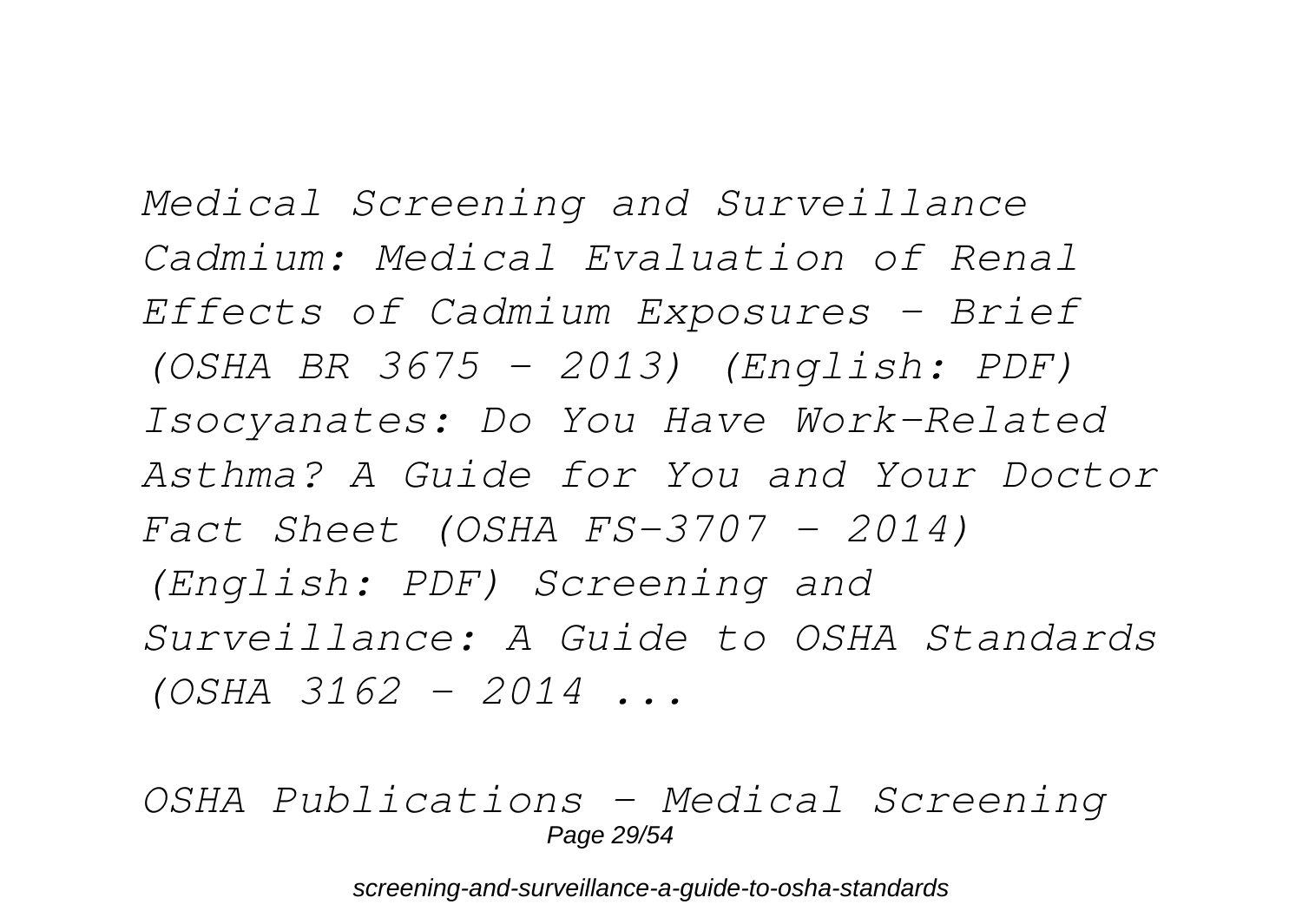*and Surveillance ...*

*Download Screening and Surveillance: A Guide to OSHA Standards book pdf free download link or read online here in PDF. Read online Screening and Surveillance: A Guide to OSHA Standards book pdf free download link book now. All books are in clear copy here, and all files are secure so don't worry about it.*

*Screening And Surveillance: A Guide To* Page 30/54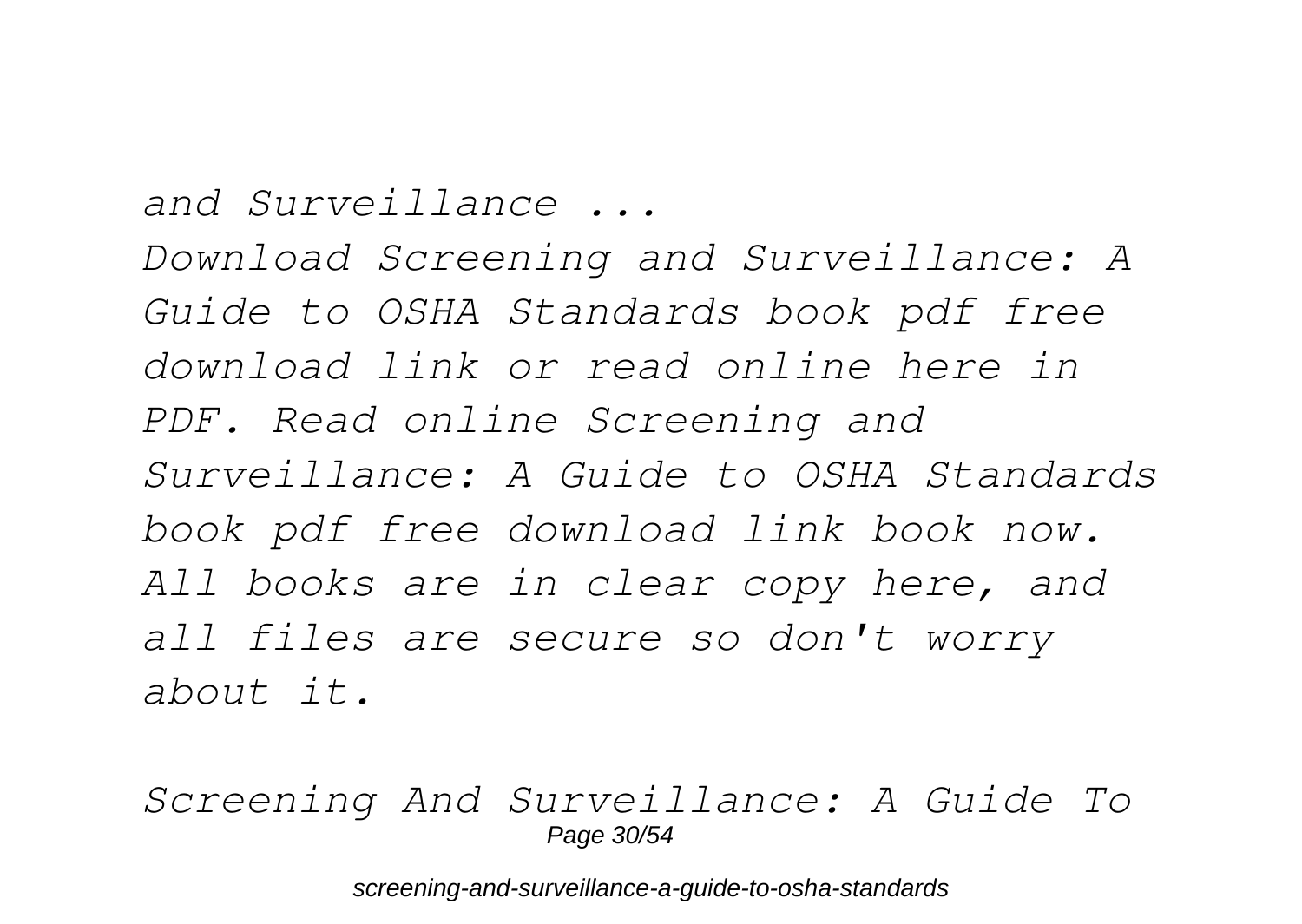*OSHA Standards ... Screening and Surveillance: A Guide to OSHA Standards [open pdf - 363 KB ] "'The Occupational Safety and Health Act' [OSHA] requires that employers comply with safety and health standards promulgated by OSHA or by a state with an OSHA-approved state plan.*

*Screening and Surveillance: A Guide to OSHA Standards [2009] Screening and Surveillance: A Guide to* Page 31/54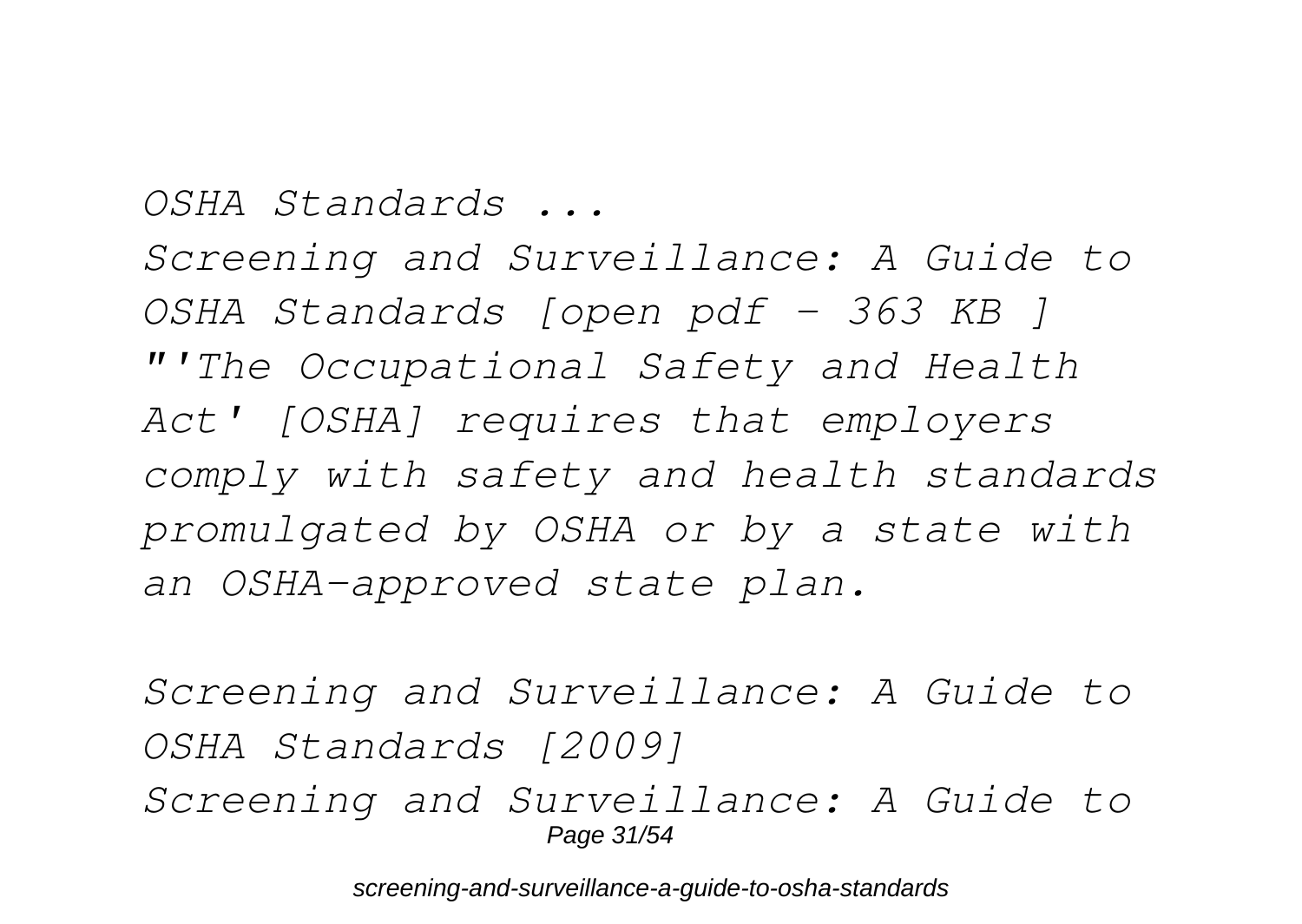*OSHA Standards 10 Pre-placement Yes exam Periodic exam Yes—annual Emergency/exposure Yes1—special medical examination and tests surveillance begins within 24 hours Termination exam No Examination includes Exam includes determination special emphasis on for increased risk (e.g., these body systems treatment with steroids or*

*Screening and Surveillance: A Guide to OSHA Standards*

Page 32/54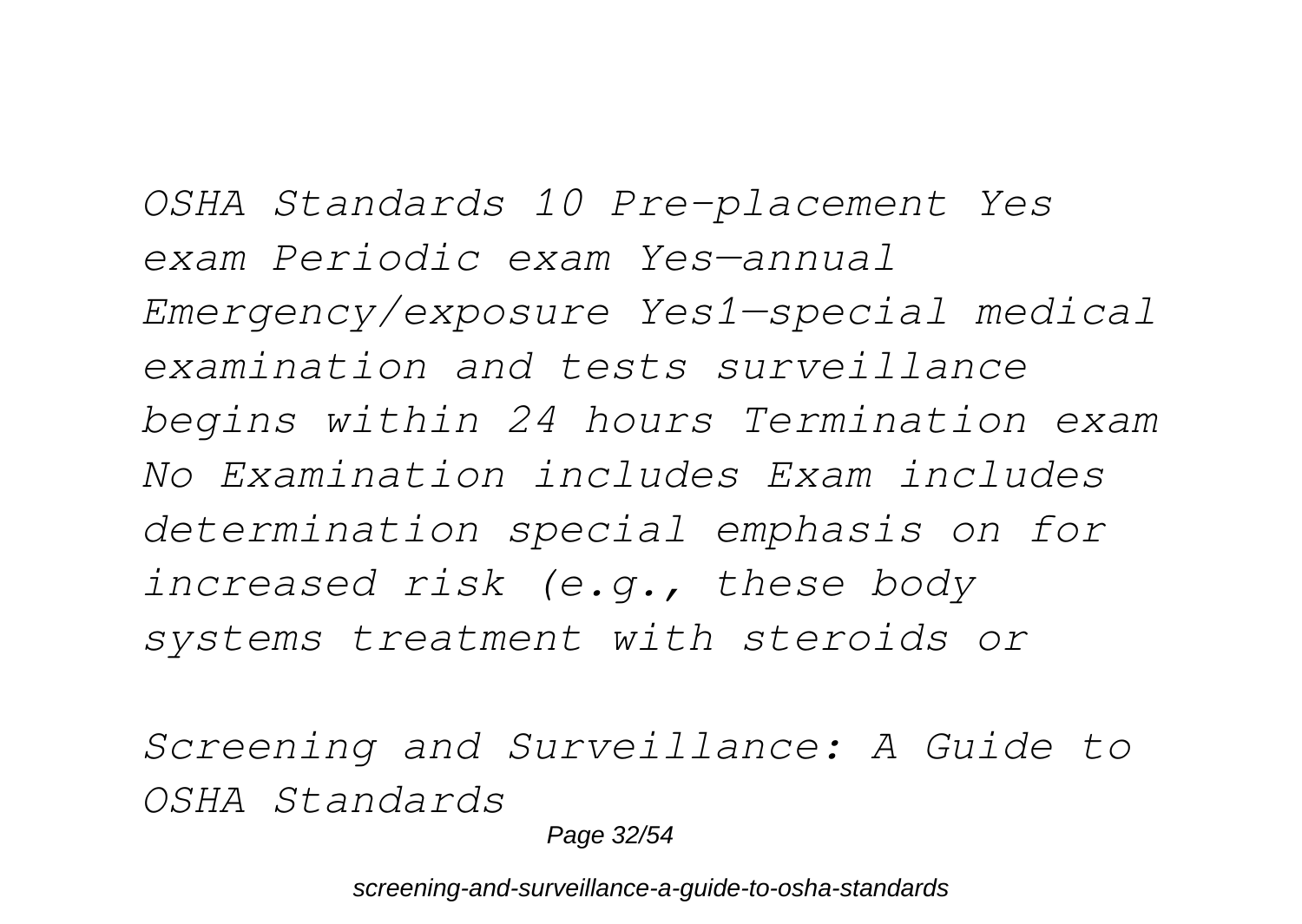*Ideally, screening and surveillance intervals should be based on evidence showing that interval examinations prevent interval cancers and cancerrelated mortality.*

*Guidelines for Colonoscopy Surveillance After Screening ... All practitioners, healthcare facilities, and laboratories in Florida are required to notify the DOH of diseases or conditions of public health* Page 33/54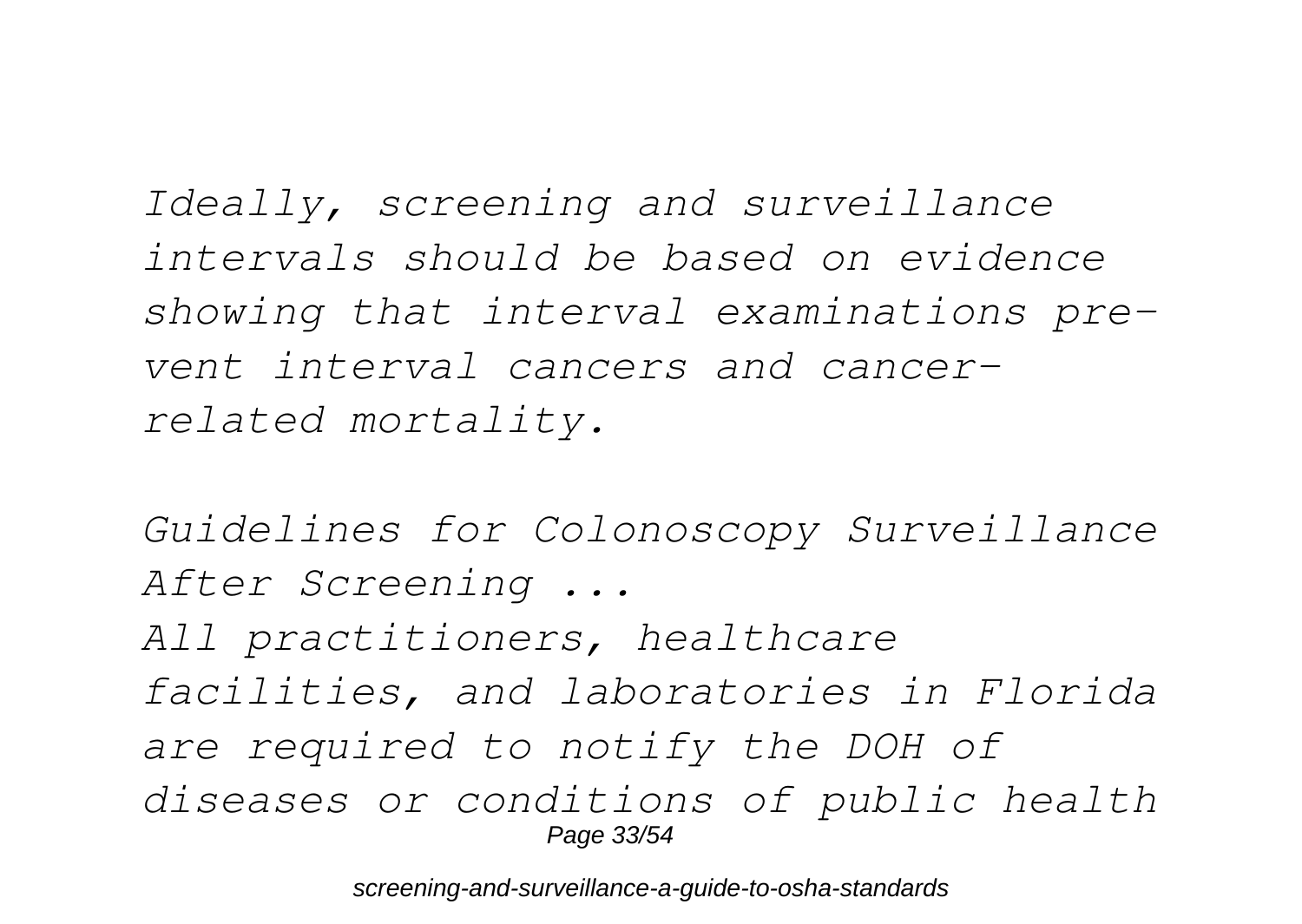*significance under Section 381.0031, Florida Statutes and Chapter 64D-3, Florida Administrative Code (FAC). Below are resources to surveillance and investigation protocols, including disease-specific Guide to Surveillance and Investigation (GSI) chapters.*

*Surveillance and Investigation Guidance | Florida ...*

*Health screening and surveillance of workers varies substantially between EU* Page 34/54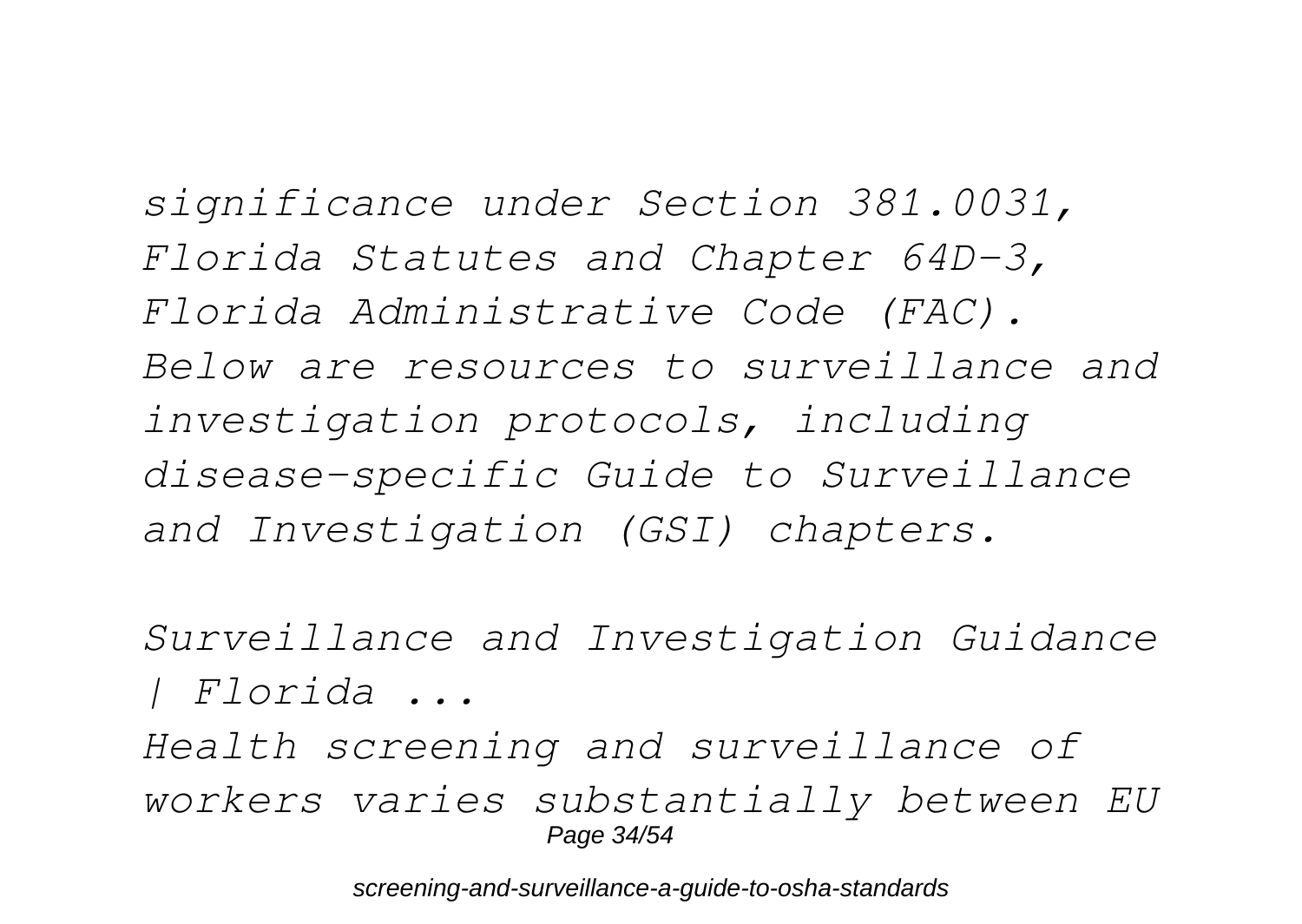*Member States and are subject to European and national laws and guidelines. Definitions The distinction between health surveillance, screening, case finding, survey and testing is fundamental in order to fully understand and appreciate the interrelationship between these concepts and practices.*

*Health screening and surveillance - OSHWiki*

Page 35/54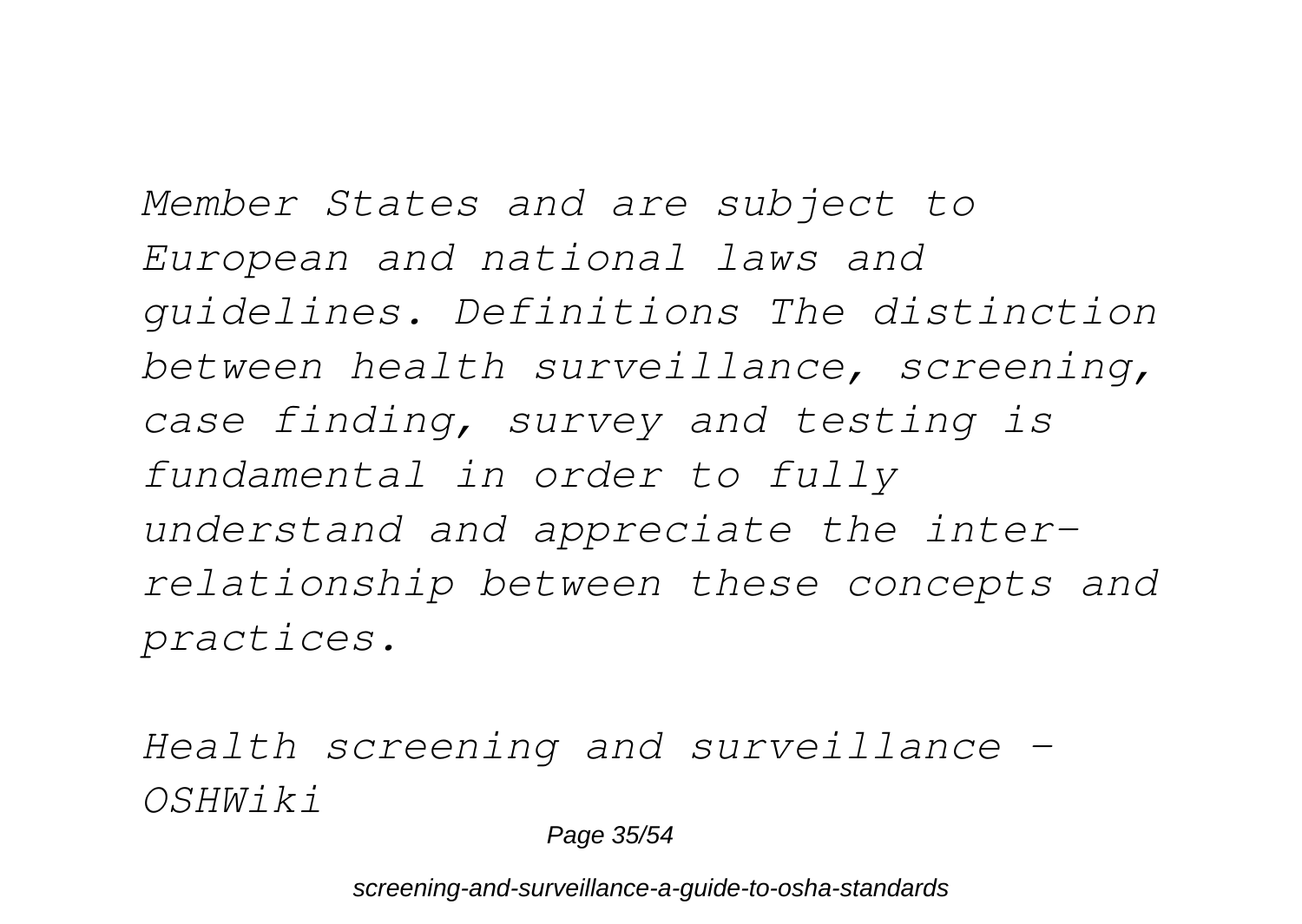*screening and surveillance for workers who are potentially exposed to diisocyanates is a good occupational health practice. A diisocyanate ... Legal Notice: This Guide is necessarily general in nature and is not intended to serve as a substitute for in-depth training or create legal rights or obligations.*

*MEDICAL SCREENING AND SURVEILLANCE FOR WORKERS POTENTIALLY ...* Page 36/54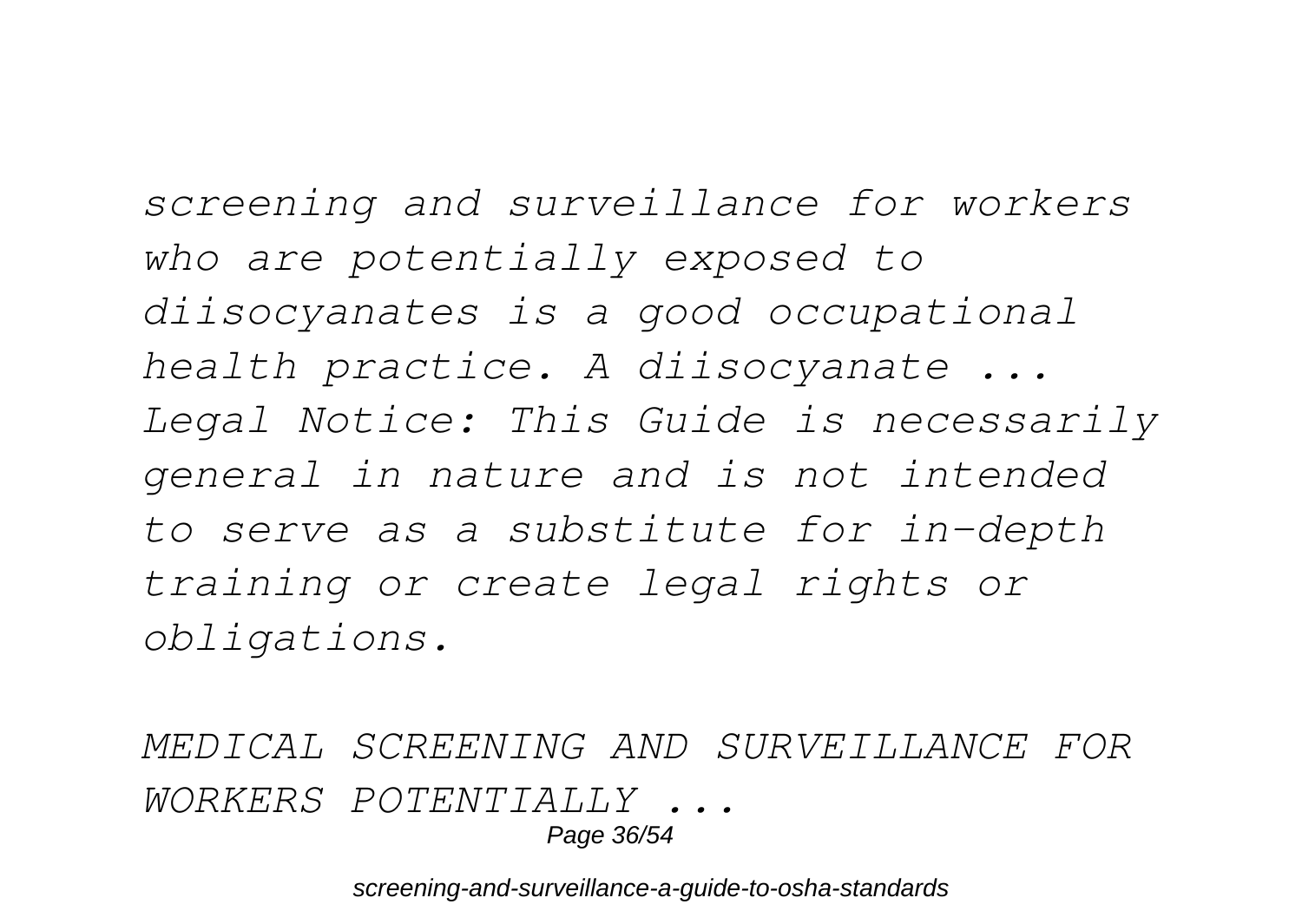*Screening and Surveillance: A Guide to OSHA Standards (2009) The mission of the Occupational Safety and Health Administration (OSHA) is to assure safe and healthy working conditions for working men and women by developing, setting and enforcing standards and by providing outreach, education, training and compliance assistance.*

*OSHA's Clinicians Web Page | Occupational Safety and ...* Page 37/54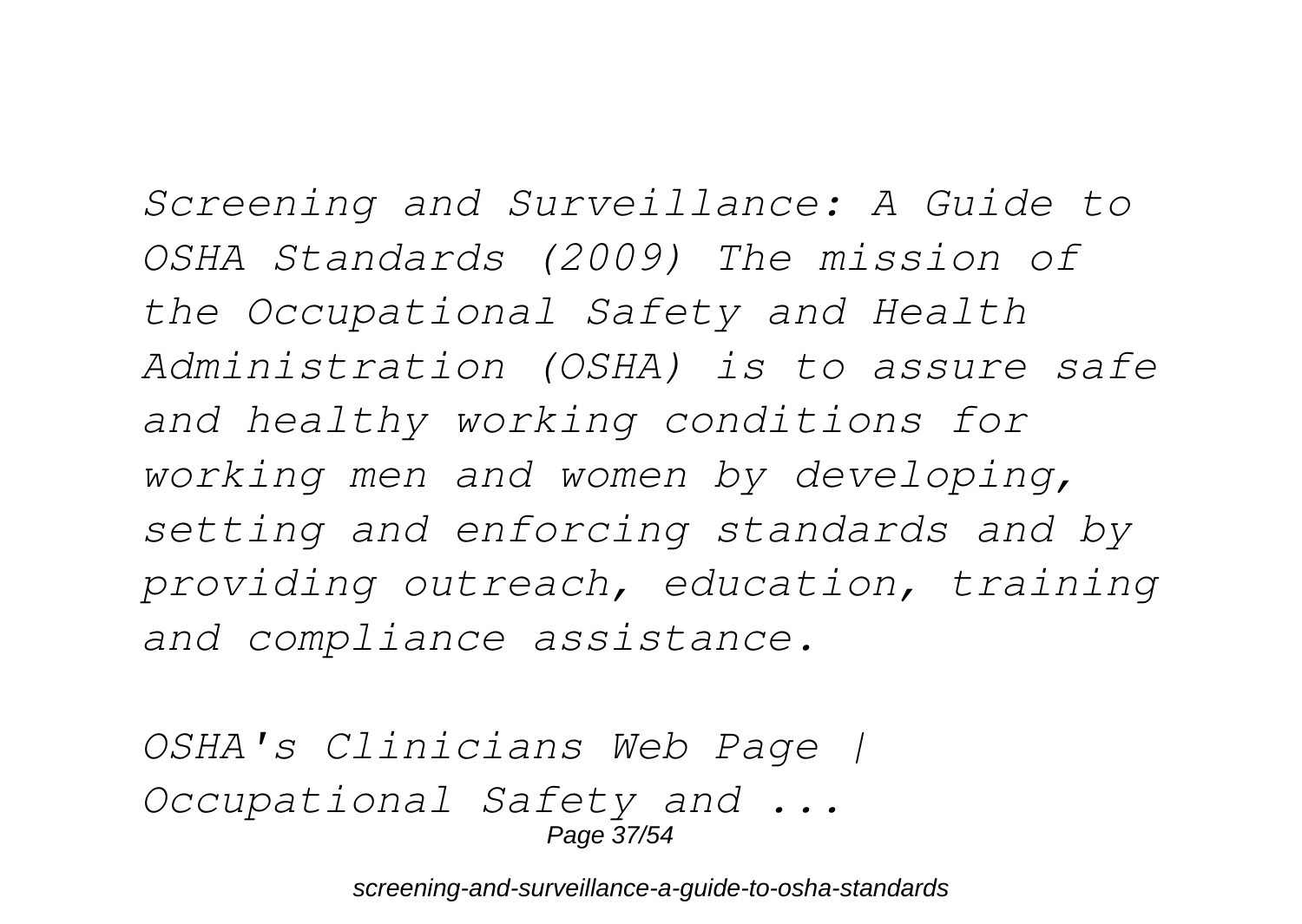*This guide is a quick reference to help you locate and implement the screening and surveillance requirements of the Federal OSHA standards published in Title 29 of the Code of Federal Regulations (29 CFR). This guide provides a general overview of OSHA requirements. It is not a standard or regulation, and it creates no new legal obligations.*

#### *Screening and Surveillance: A Guide to* Page 38/54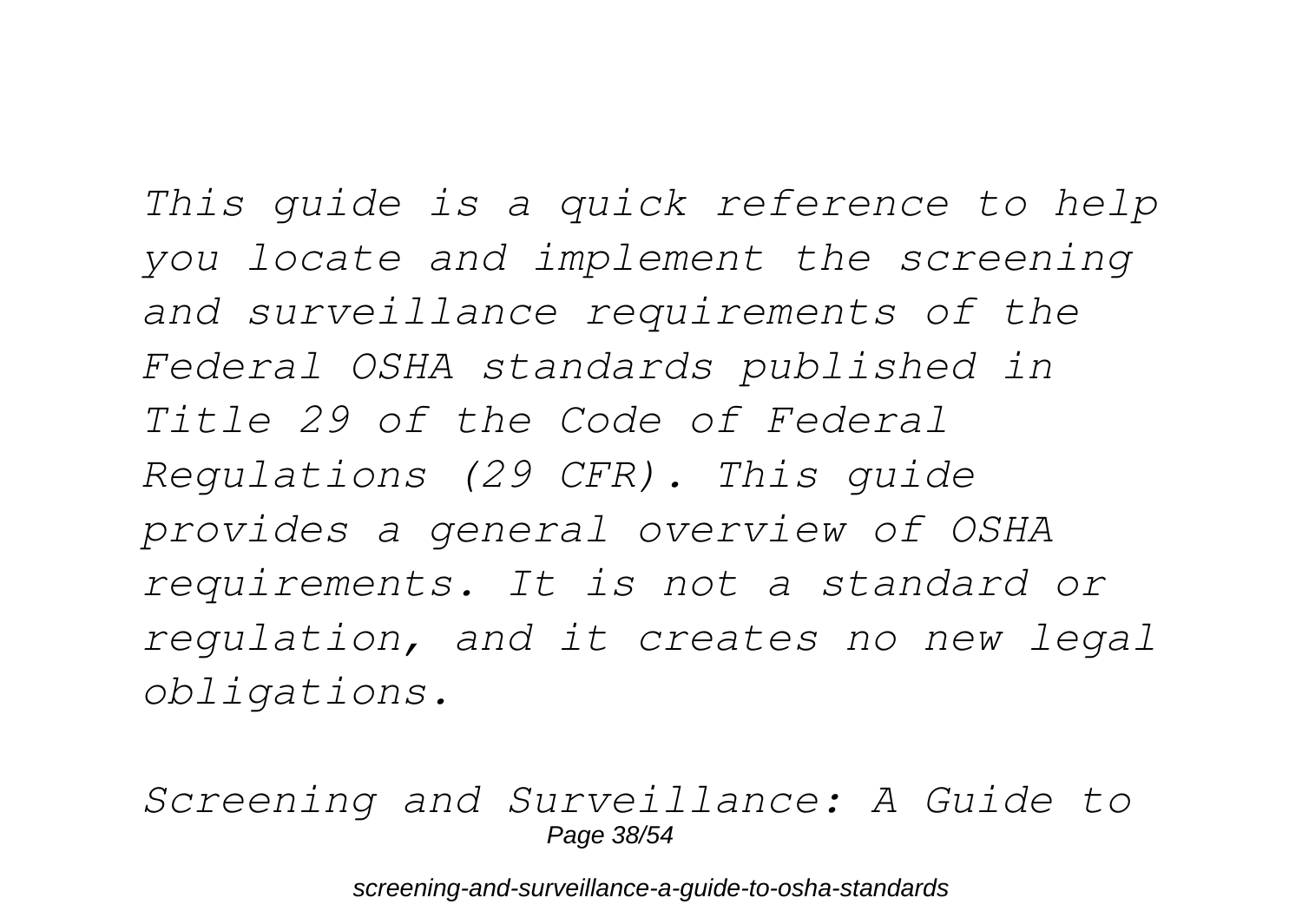*OSHA Standards: U.S ...*

*The documents below provide guidance on sound surveillance methods that can foster consistency in practice and can result in data that are more accurate and comparable. They are arranged by the general categories for conducting surveillance, evaluating programs or surveillance systems, and standardizing data.*

*Methods | CDC*

Page 39/54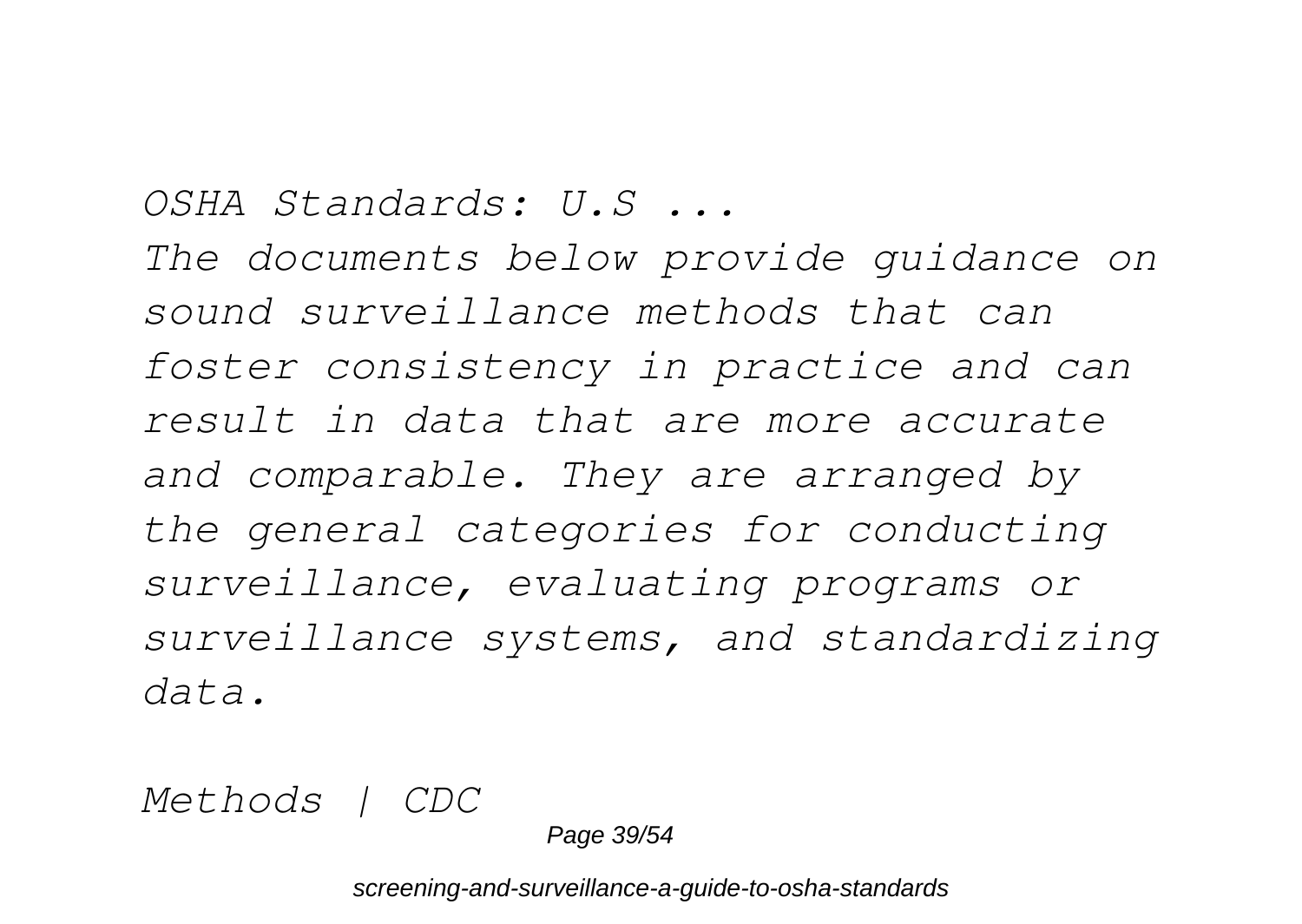*Alcohol screening and brief intervention: A guide for public health practitioners. Washington DC: National Highway Traffic Safety Administration, U.S. Department of Transportation. Acknowledgments: This guide was produced by the American Public Health Association under contract to the National Highway*

*Alcohol Screening and Brief Intervention*

Page 40/54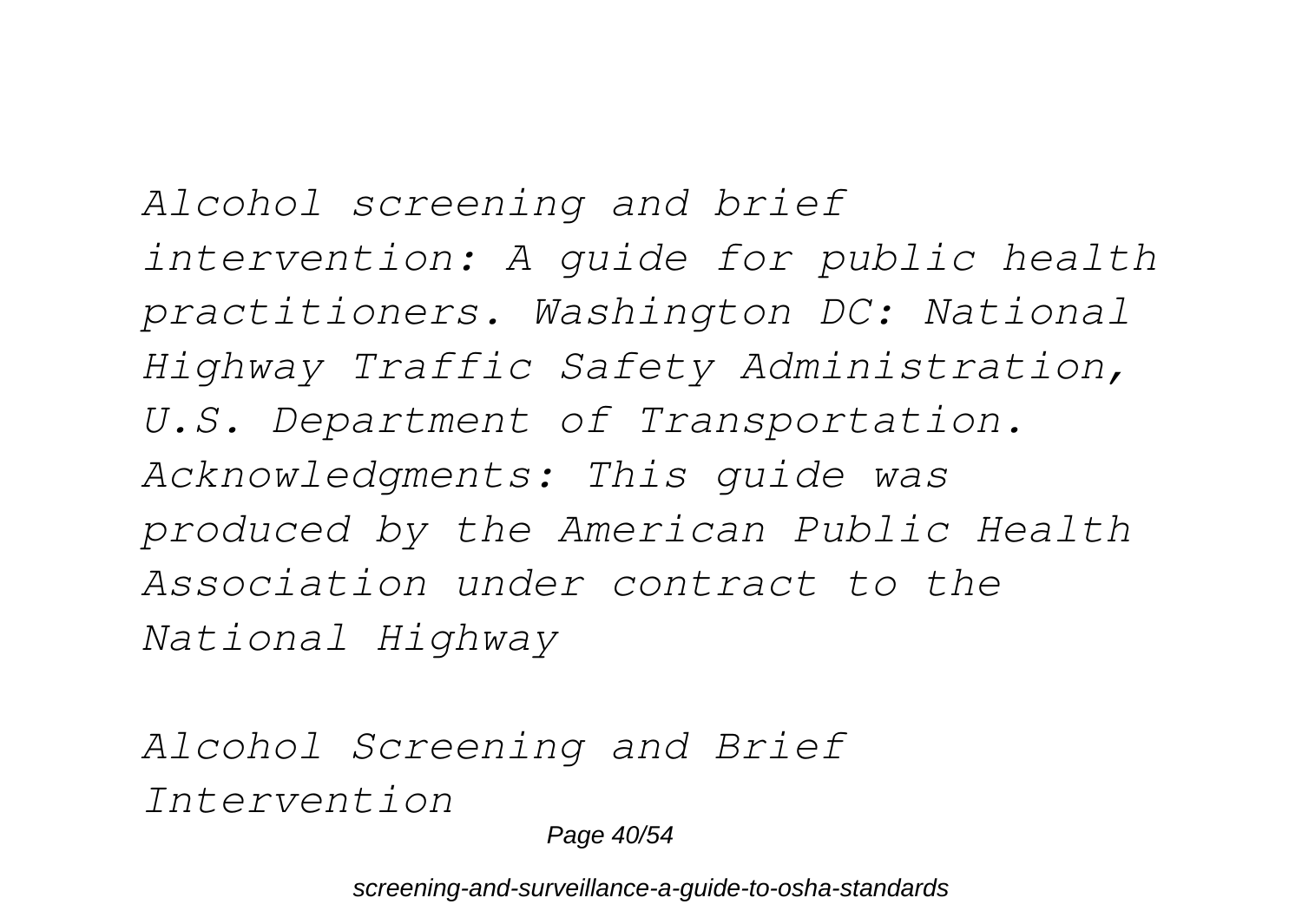*screening and surveillance a guide to osha standards quantity Add to cart Buy Now The Occupational Safety and Health Act requires that employers comply with safety and health standards promulgated by OSHA or by a state with an OSHAapproved state plan.*

*SCREENING AND SURVEILLANCE A GUIDE TO OSHA STANDARDS ...*

*MEDICAL SCREENING AND SURVEILLANCE FOR WORKERS POTENTIALLY EXPOSED TO* Page 41/54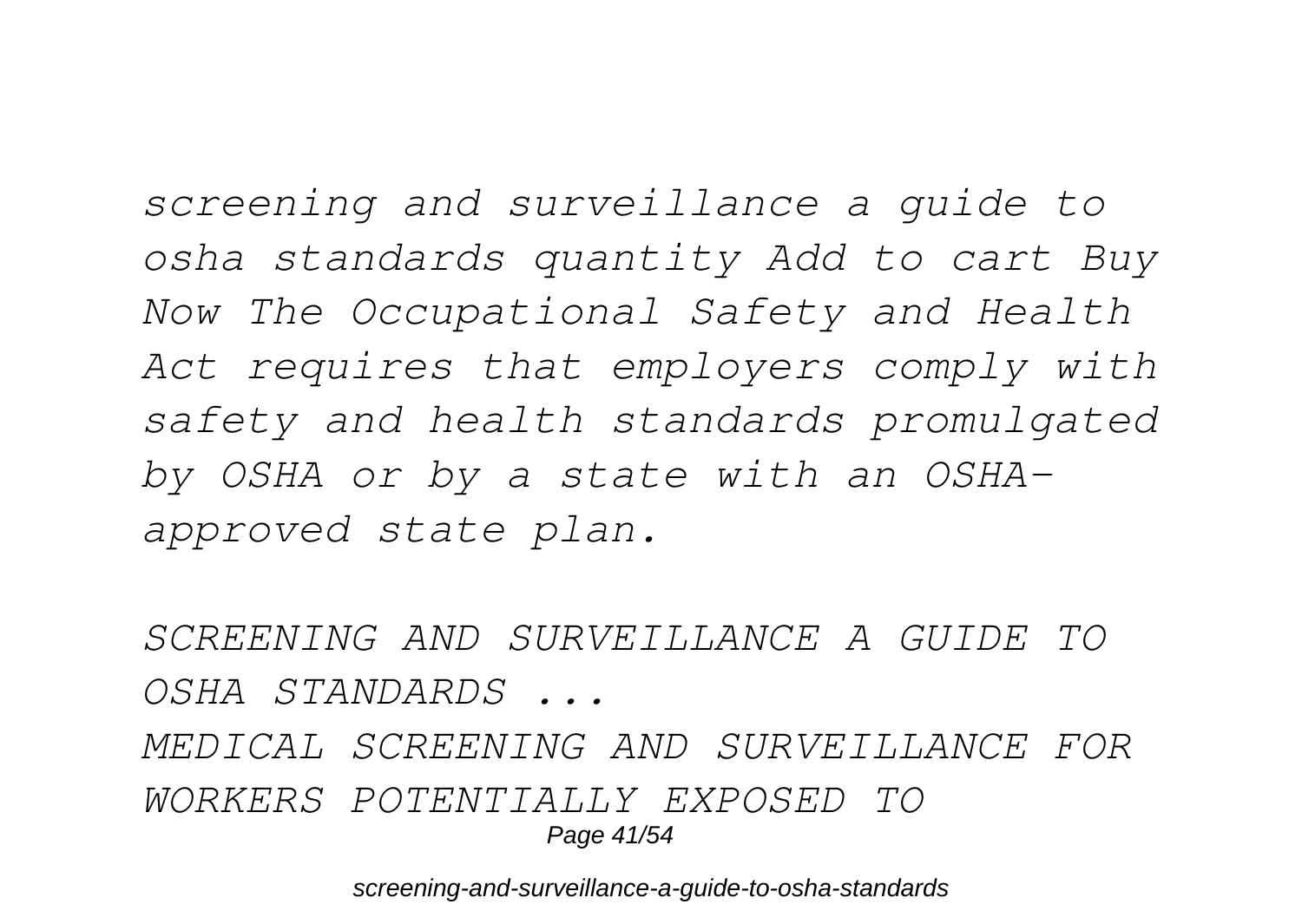*DIISOCYANATES A GUIDE FOR WORKERS Workers exposed to diisocyanates may be at risk of health effects. The purpose of medical screening and surveillance is to detect potential health effects early. This will make treatment more effective and may prevent illness progression.*

*MEDICAL SCREENING AND SURVEILLANCE FOR WORKERS POTENTIALLY ... The American Cancer Society does not* Page 42/54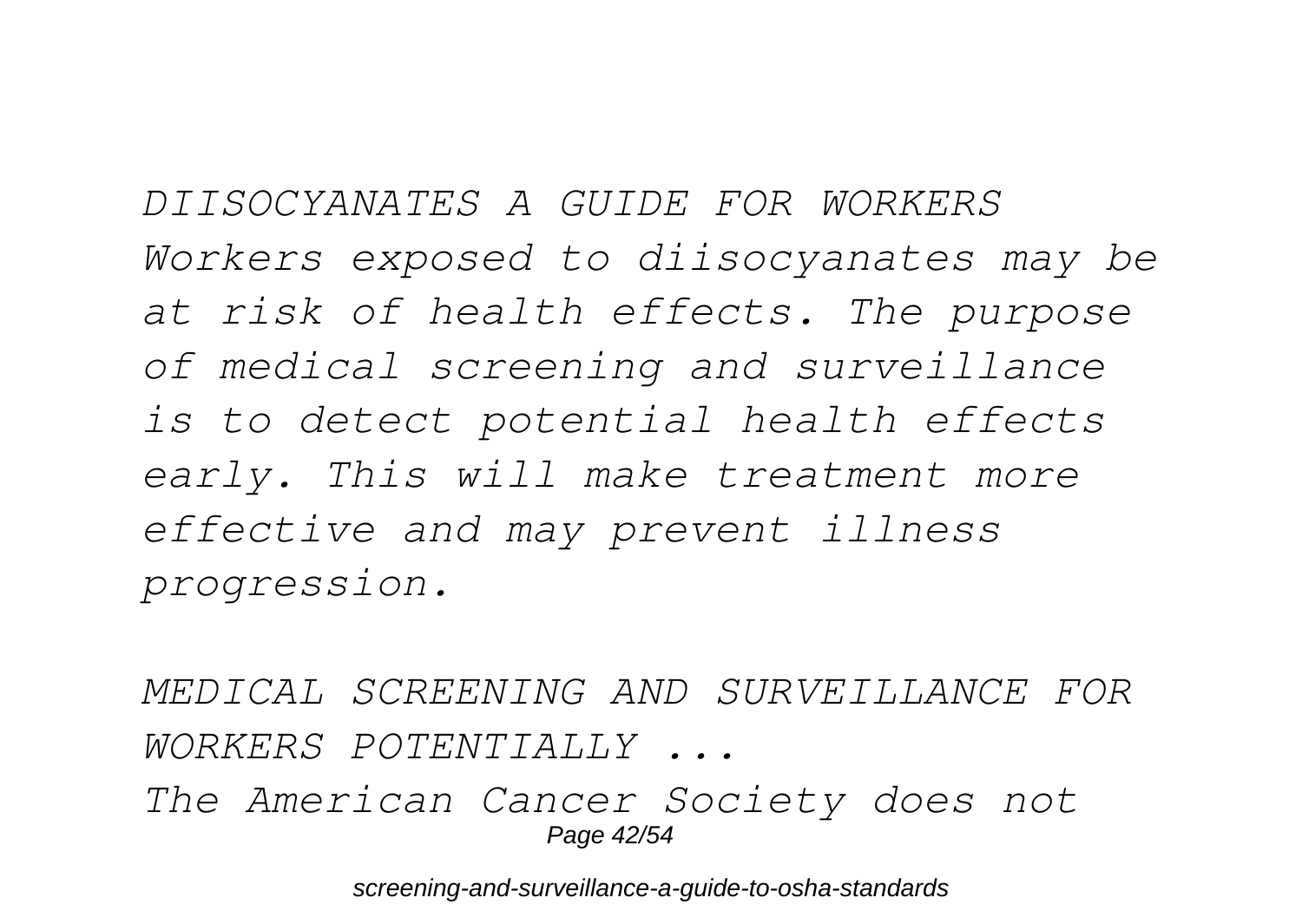*have screening guidelines specifically for people at increased or high risk of colorectal cancer. However, some other professional medical organizations, such as the US Multi-Society Task Force on Colorectal Cancer (USMSTF), do put out such guidelines.*

*American Cancer Society Guideline for Colorectal Cancer ... Thank You for Visiting Our Website You are exiting the Department of Labor's* Page 43/54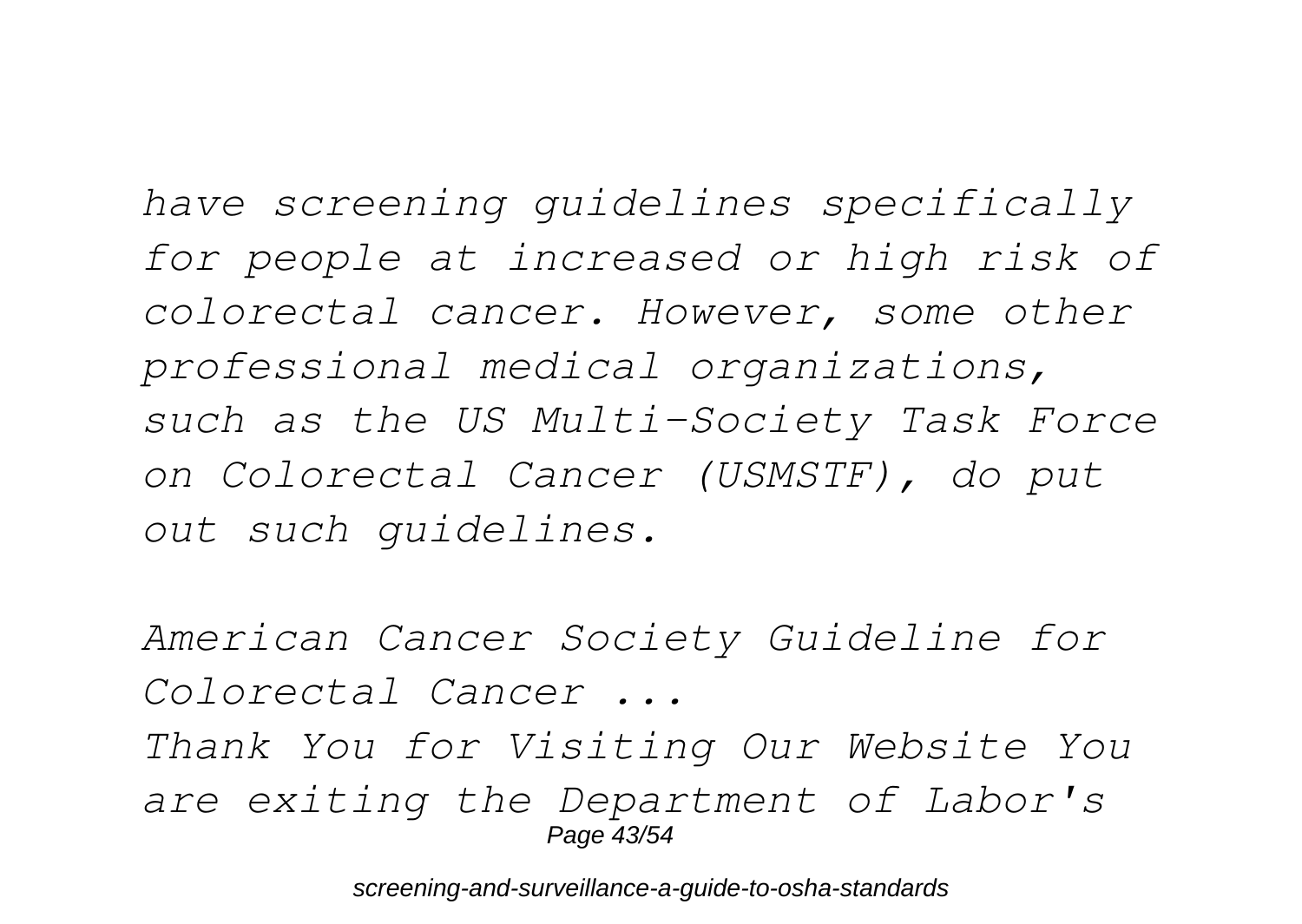*Web server. The Department of Labor does not endorse, takes no responsibility for, and exercises no control over the linked organization or its views, or contents, nor does it vouch for the accuracy or accessibility of the information contained on the destination server.*

*Medical Screening and Surveillance Cadmium: Medical Evaluation of Renal* Page 44/54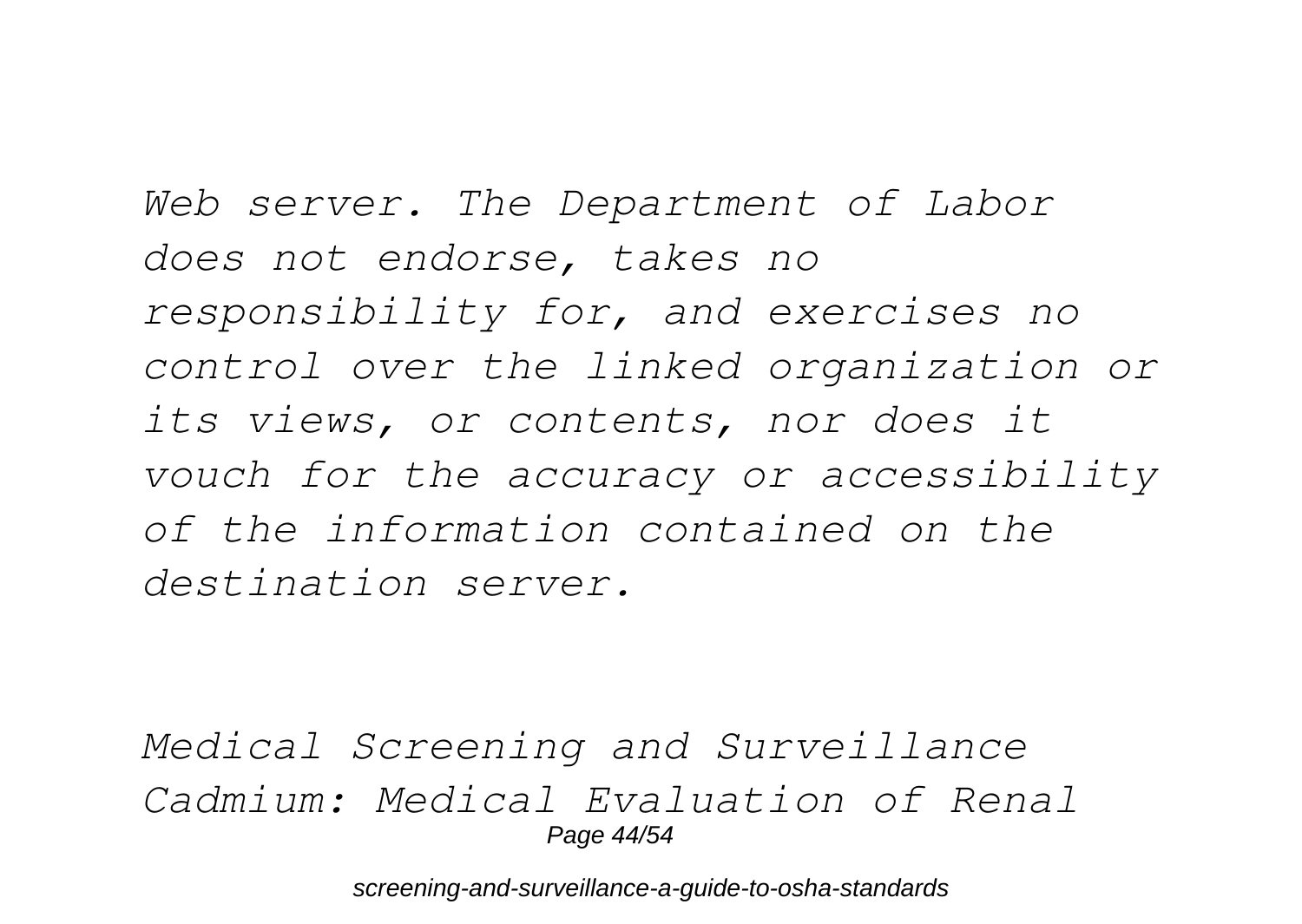*Effects of Cadmium Exposures - Brief (OSHA BR 3675 - 2013) (English: PDF) Isocyanates: Do You Have Work-Related Asthma? A Guide for You and Your Doctor Fact Sheet (OSHA FS-3707 - 2014) (English: PDF) Screening and Surveillance: A Guide to OSHA Standards (OSHA 3162 - 2014 ...*

*Screening and Surveillance: A Guide to OSHA Standards (2009) The mission of the Occupational Safety and Health* Page 45/54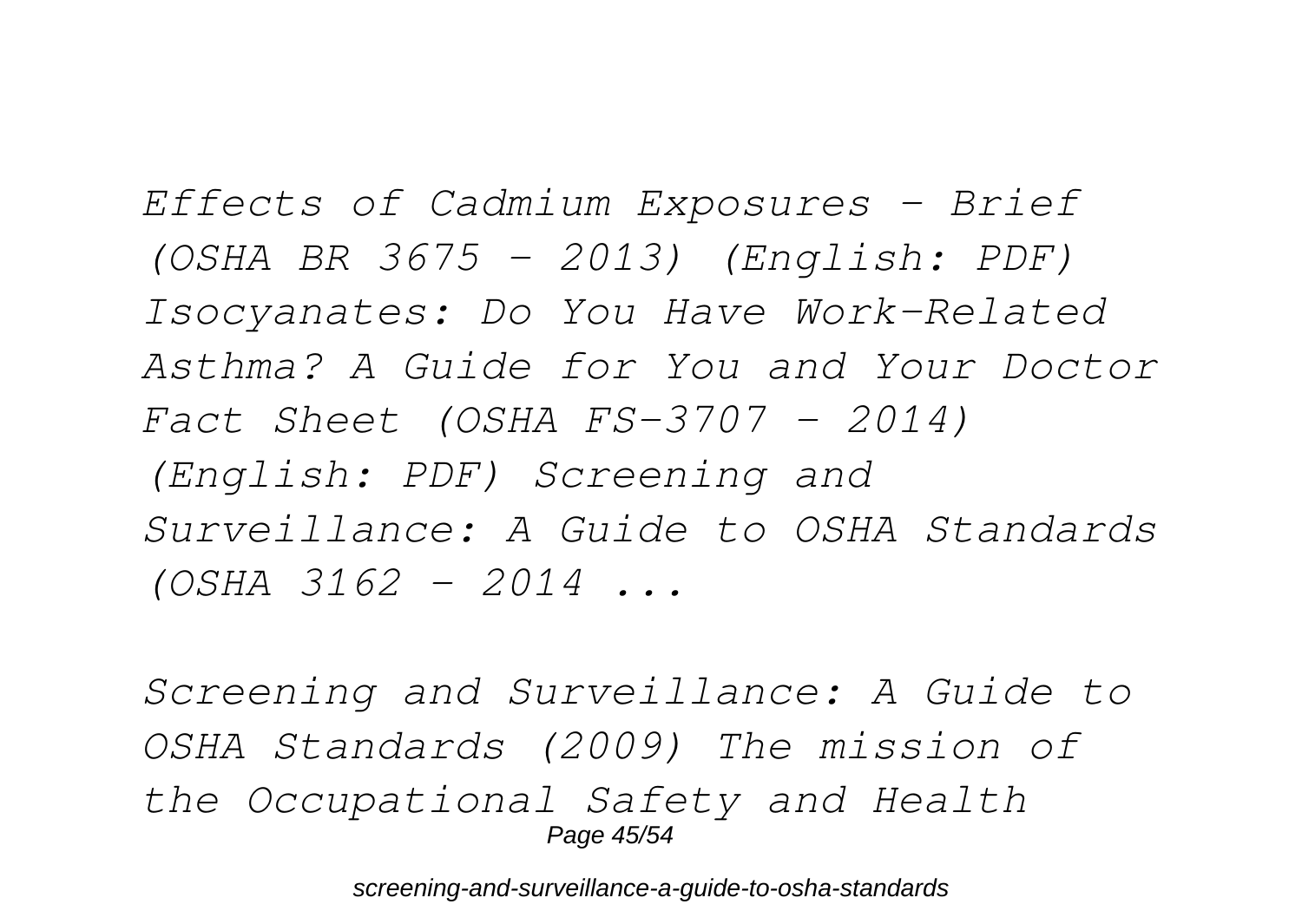*Administration (OSHA) is to assure safe and healthy working conditions for working men and women by developing, setting and enforcing standards and by providing outreach, education, training and compliance assistance.*

#### **Medical Screening and Surveillance - Safety and Health Topics**

The documents below provide guidance on sound surveillance methods that can foster consistency in practice and can result in data that are more accurate and comparable. They are

Page 46/54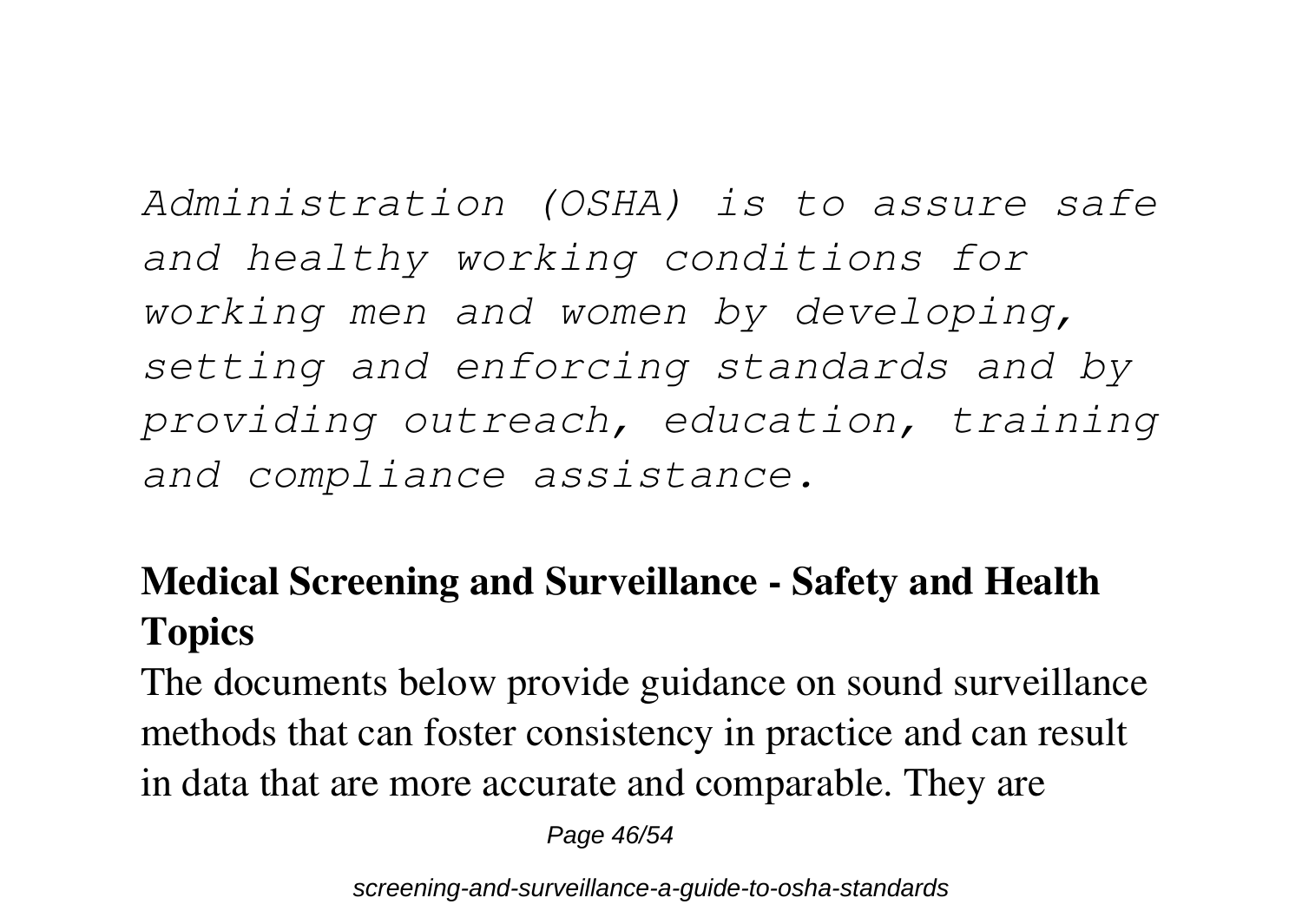arranged by the general categories for conducting surveillance, evaluating programs or surveillance systems, and standardizing data. **Methods | CDC SCREENING AND SURVEILLANCE A GUIDE TO OSHA STANDARDS ...**

*SCREENING & SURVEILLANCE - University of Washington Thank You for Visiting Our Website You are exiting the Department of Labor's Web server. The Department of Labor does not endorse, takes no responsibility for, and exercises no control over the linked organization or its views, or contents, nor does it vouch for the accuracy or accessibility of*

Page 47/54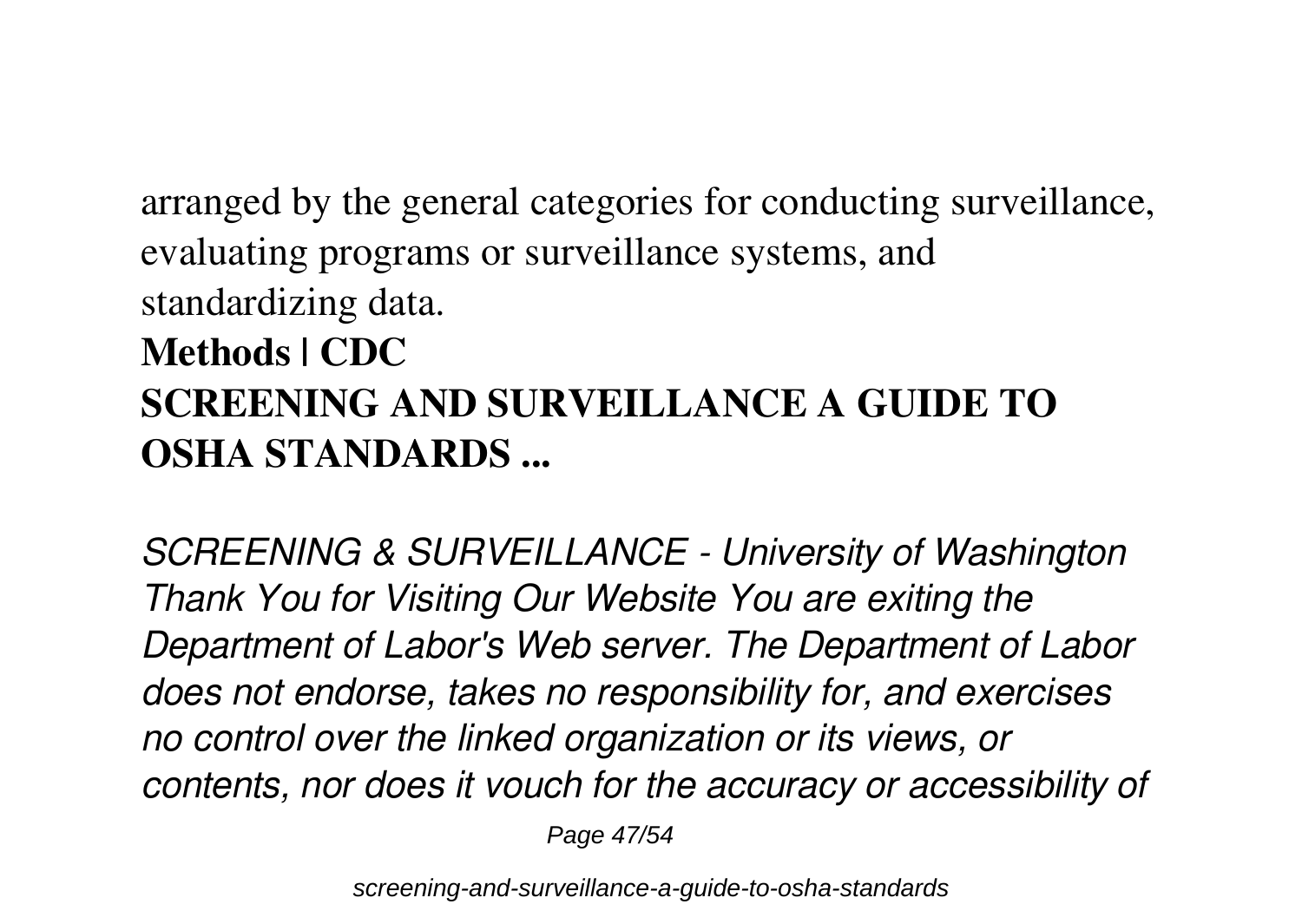*the information contained on the destination server. Ideally, screening and surveillance intervals should be based on evidence showing that interval examinations pre- vent interval cancers and cancer-related mortality. American Cancer Society Guideline for Colorectal Cancer ...*

**Screening And Surveillance: A Guide To OSHA Standards ...**

**Alcohol Screening and Brief Intervention This guide is a quick reference to help you locate and implement the screening and surveillance requirements of the Federal OSHA standards published in Title 29 of the Code of Federal Regulations (29 CFR). This guide** Page 48/54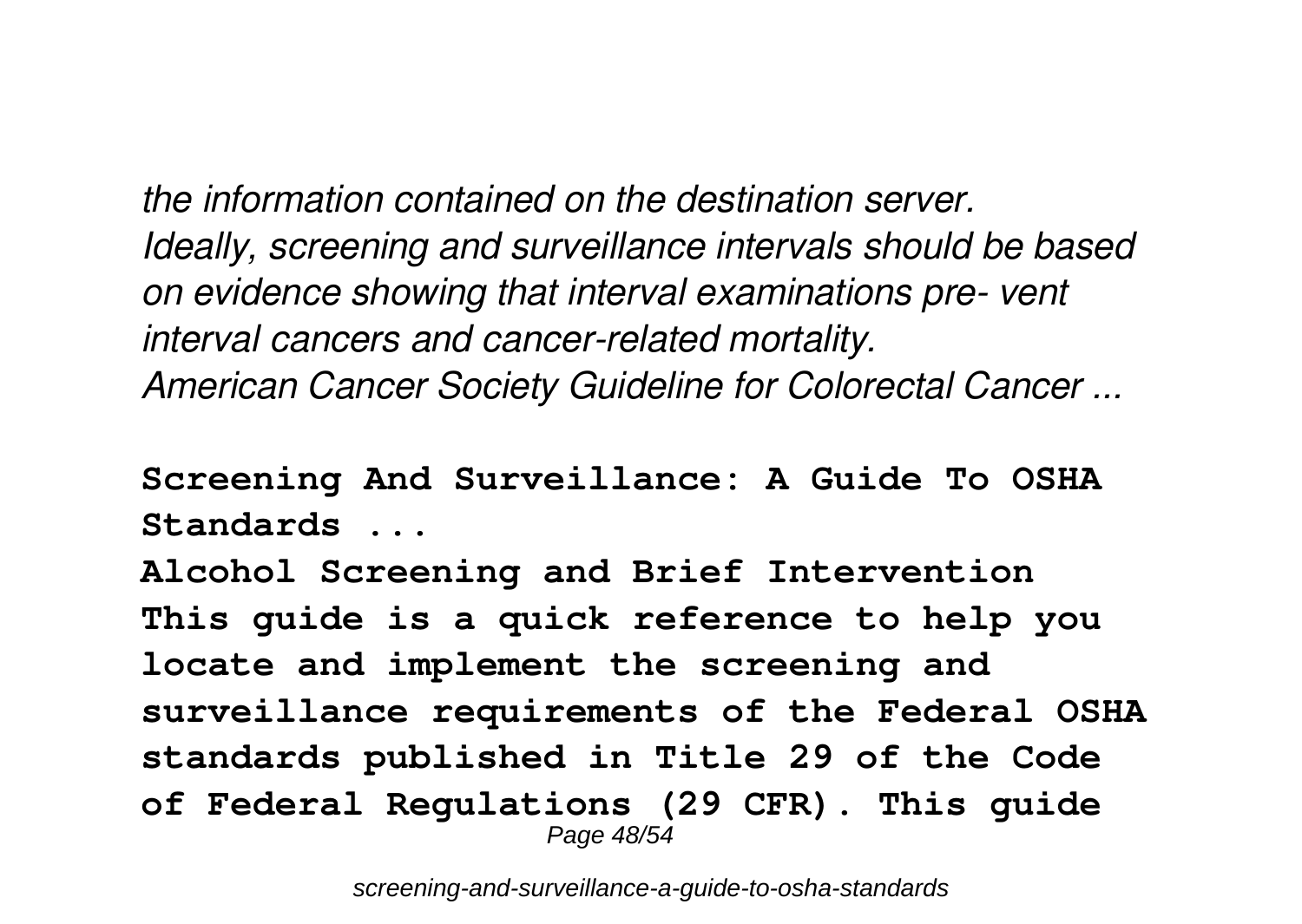```
provides a general overview of OSHA
requirements. It is not a standard or
regulation, and it creates no new legal
obligations.
OSHA's Clinicians Web Page | Occupational
Safety and ...
```
#### **Medical Screening and Surveillance Requirements in OSHA ...**

screening and surveillance a guide to osha standards quantity Add to cart Buy Now The Occupational Safety and Health Act requires that employers comply with safety and health standards promulgated by OSHA or by a state with an OSHAapproved state plan. Page 49/54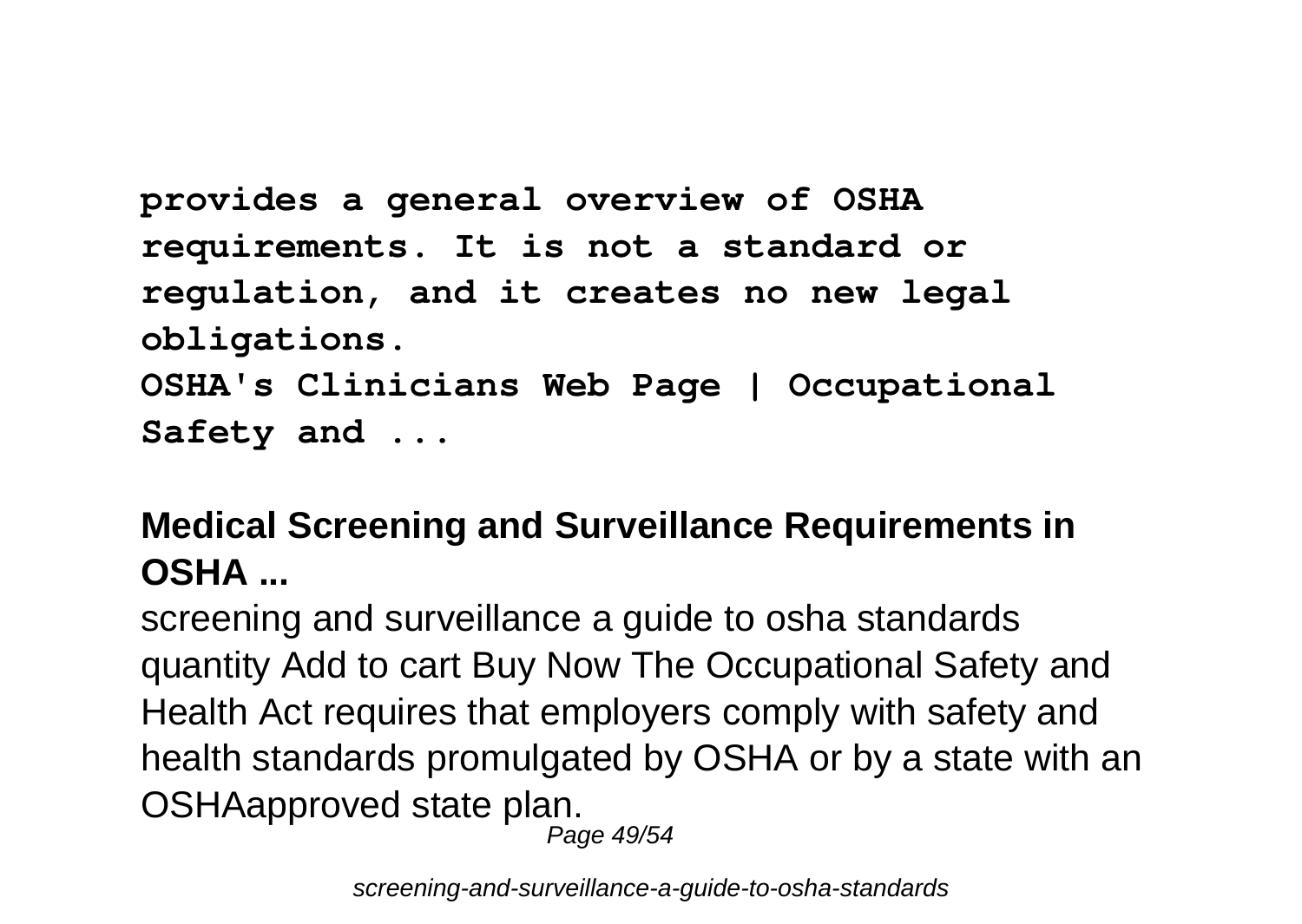Alcohol screening and brief intervention: A guide for public health practitioners. Washington DC: National Highway Traffic Safety Administration, U.S. Department of Transportation. Acknowledgments: This guide was produced by the American Public Health Association under contract to the National **Highway** 

#### **Screening and Surveillance: A Guide to OSHA Standards: U.S ...**

#### **Screening and Surveillance: A Guide to OSHA Standards**

All practitioners, healthcare facilities, and laboratories in Florida are required to notify the

Page 50/54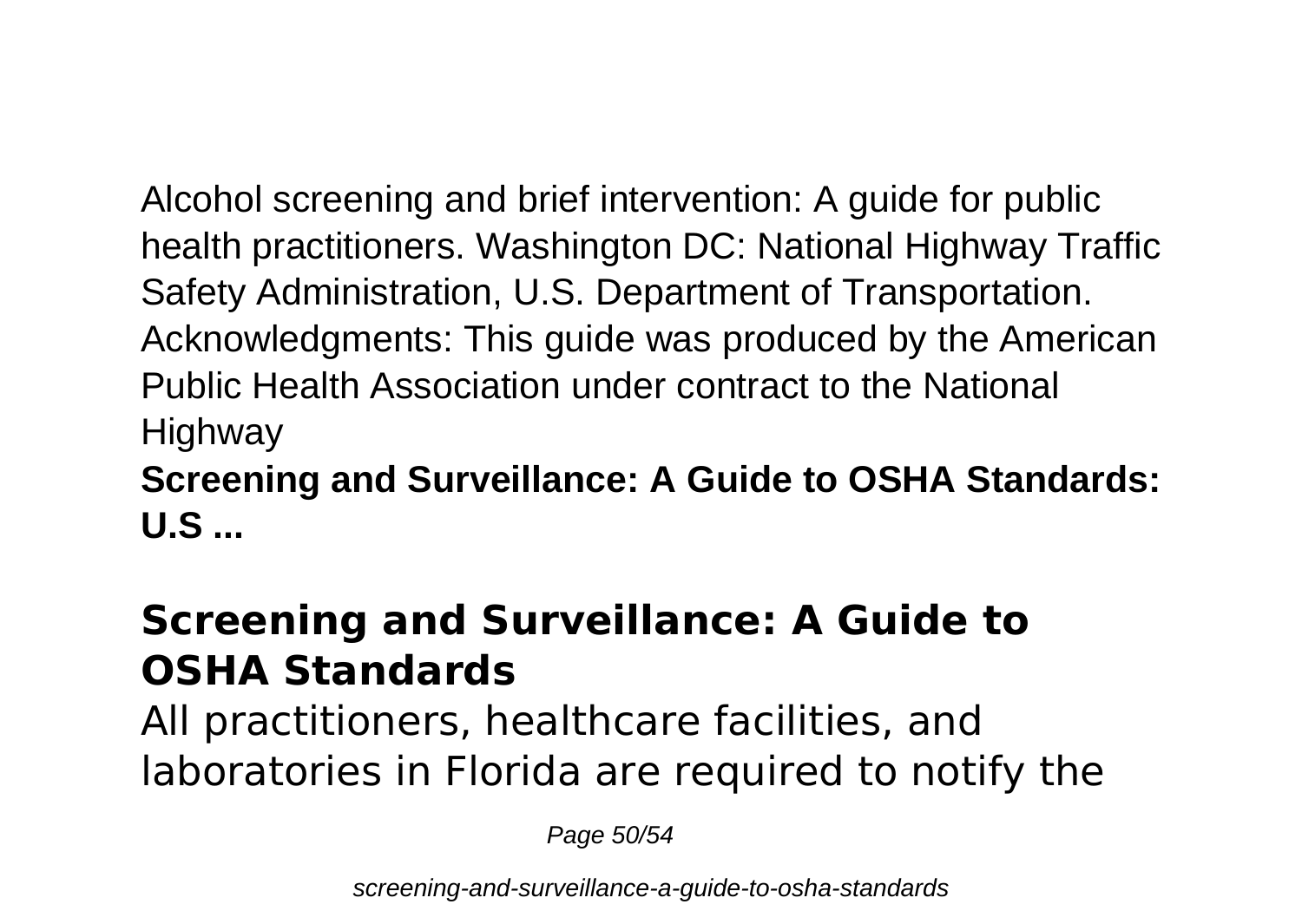DOH of diseases or conditions of public health significance under Section 381.0031, Florida Statutes and Chapter 64D-3, Florida Administrative Code (FAC). Below are resources to surveillance and investigation protocols, including disease-specific Guide to Surveillance and Investigation (GSI) chapters. **Screening and Surveillance: A Guide to OSHA Standards [2009]**

*Guidelines for Colonoscopy Surveillance After Screening ... Download Screening and Surveillance: A Guide to OSHA* Page 51/54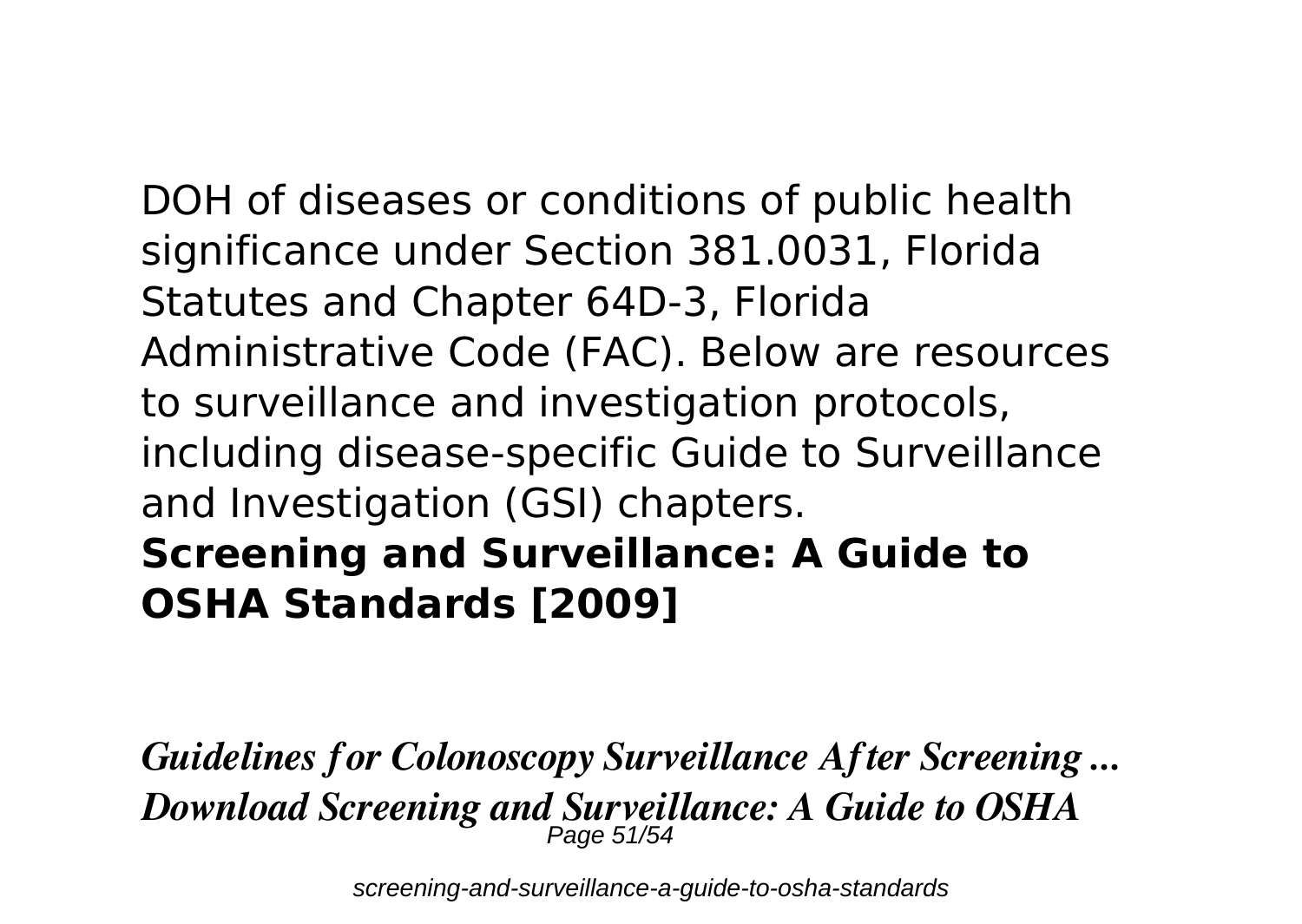*Standards book pdf free download link or read online here in PDF. Read online Screening and Surveillance: A Guide to OSHA Standards book pdf free download link book now. All books are in clear copy here, and all files are secure so don't worry about it.*

*Screening and Surveillance: A Guide to OSHA Standards [open pdf - 363 KB ] "'The Occupational Safety and Health Act' [OSHA] requires that employers comply with safety and health standards promulgated by OSHA or by a state with an OSHA-approved state plan.*

*with an OSHAapproved state plan. This guide is a quick reference to help you locate and imple ment the screening and surveillance require ments of the Federal OSHA standards* Page 52/54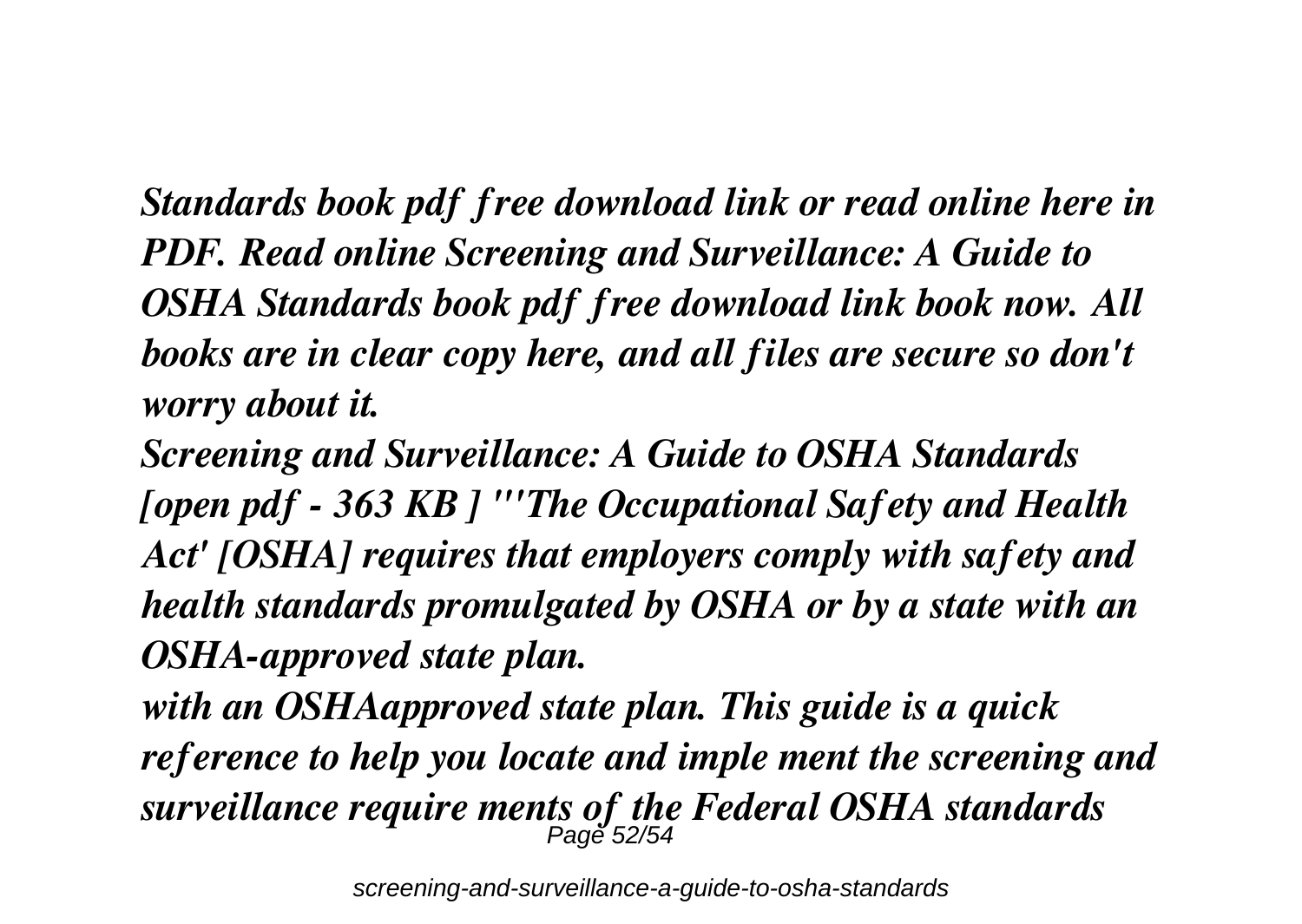*published in Title 29 of the Code of Federal Regulations (29 CFR). This guide provides a general overview of OSHA requirements. It is not a standard or regu*

**Developmental Surveillance and Screening Algorithm AAP & Medical Home guides with "click-on" to find specific tools Developmental Screening & Assessment Instruments: NECTAC (Nat'l Early Childhood Technical Assistance Ctr.) Comparison Table of instruments (2008)for kids birth to 5; emphasizes social/emotional Health screening and surveillance - OSHWiki Screening and Surveillance: A Guide to OSHA**

Page 53/54